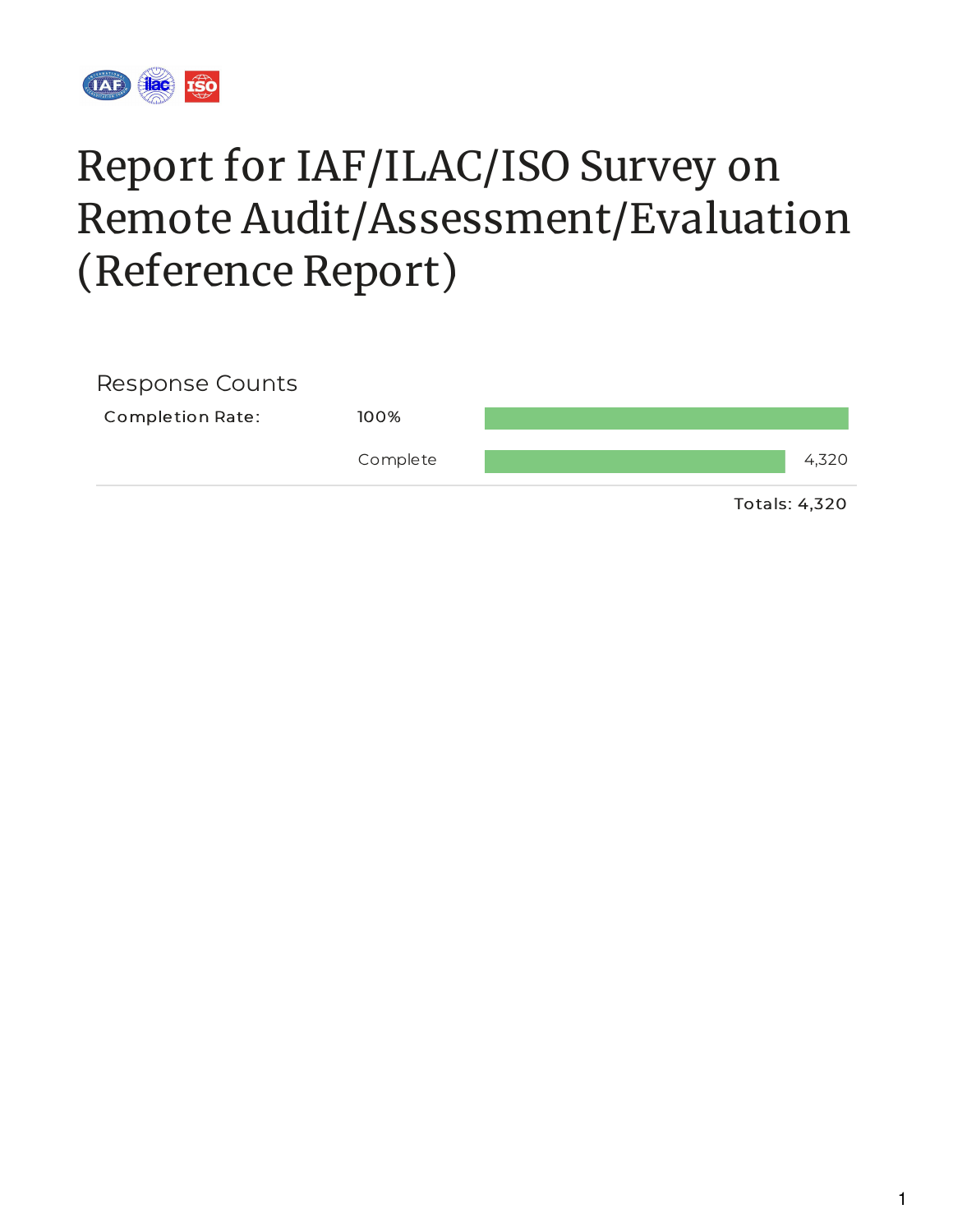#### Have you been part of a remote audit/assessment/evaluation in the last year?



| Value                                                                             |       | Percent Responses |
|-----------------------------------------------------------------------------------|-------|-------------------|
| Yes, this was as part of an organisation being<br>audited/assessed/evaluated      | 56.7% | 2,451             |
| Yes, this was as part of the team carrying out the<br>audit/assessment/evaluation | 29.1% | 1.258             |
| No, I do not have experience with remote activities                               | 14.1% | 611               |
|                                                                                   |       | Totals: 4,320     |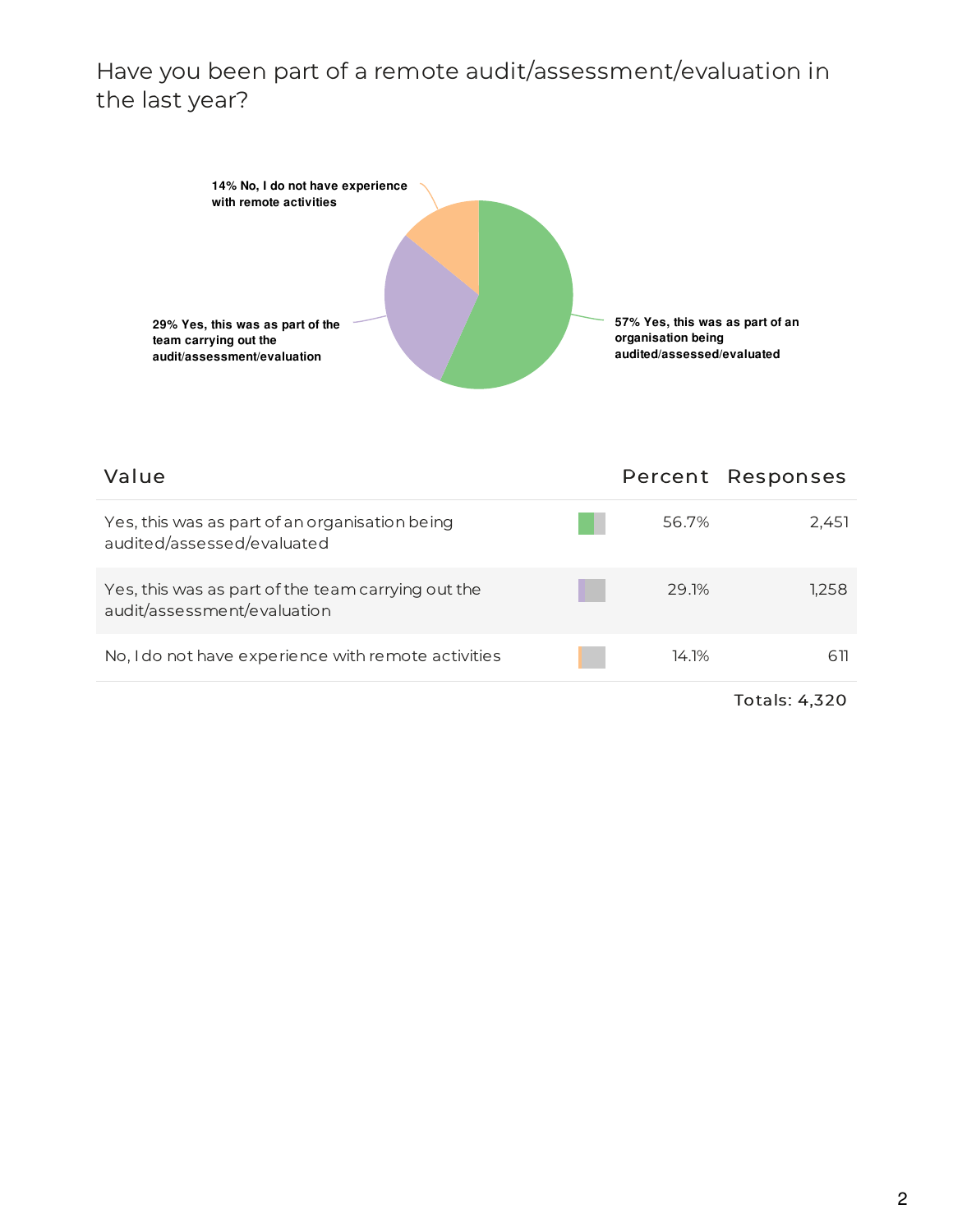## All in all, how satisfied are you with the remote audit/assessment/evaluation experience?



| Value              | Percent | Responses |
|--------------------|---------|-----------|
| Satisfied          | 70.7%   | 2,622     |
| Somewhat satisfied | 25.6%   | 951       |
| Dissatisfied       | 3.7%    | 136       |

Totals: 3,709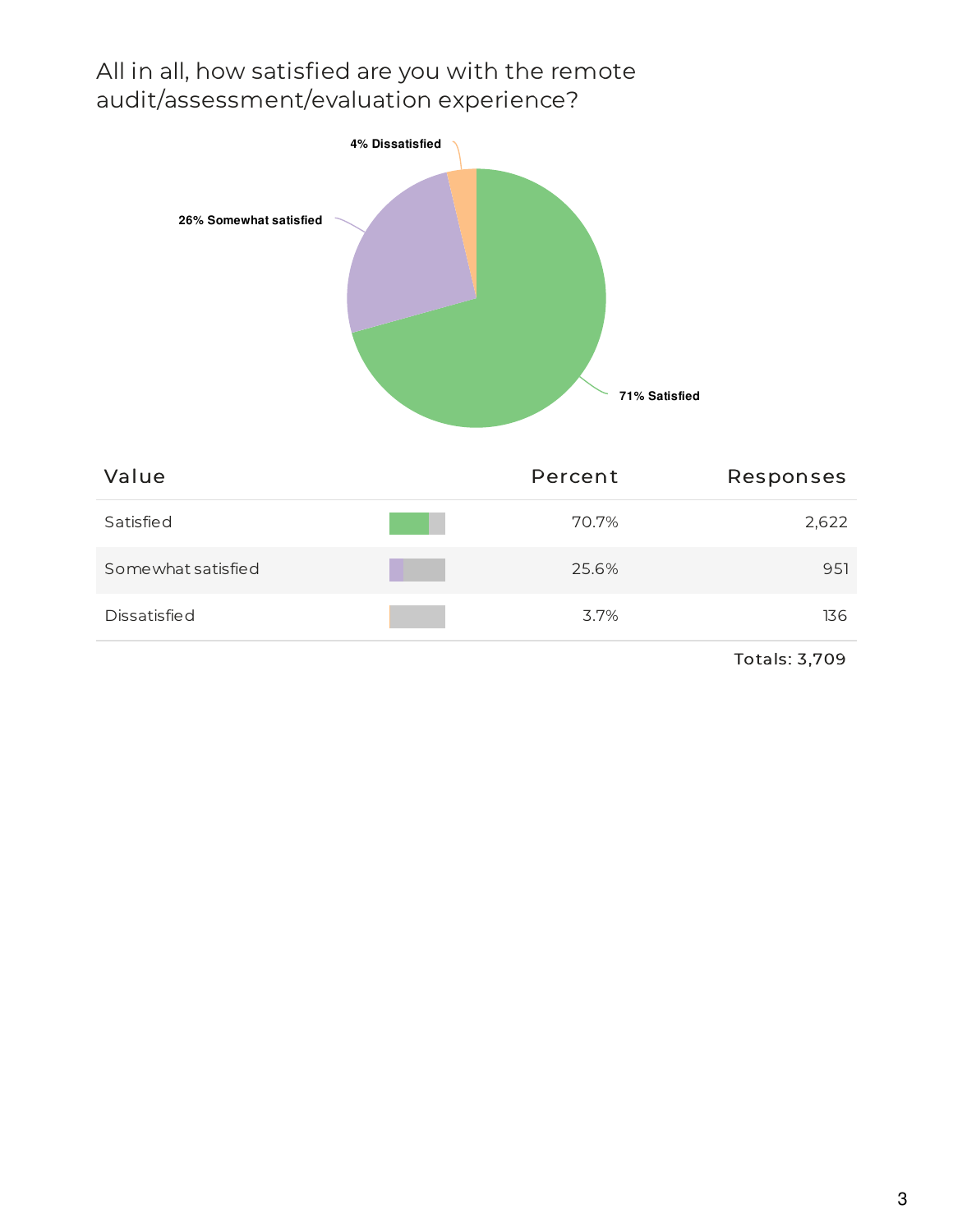From your experience of carrying out remote audit/assessment/evaluation, how much do you agree with the following statements: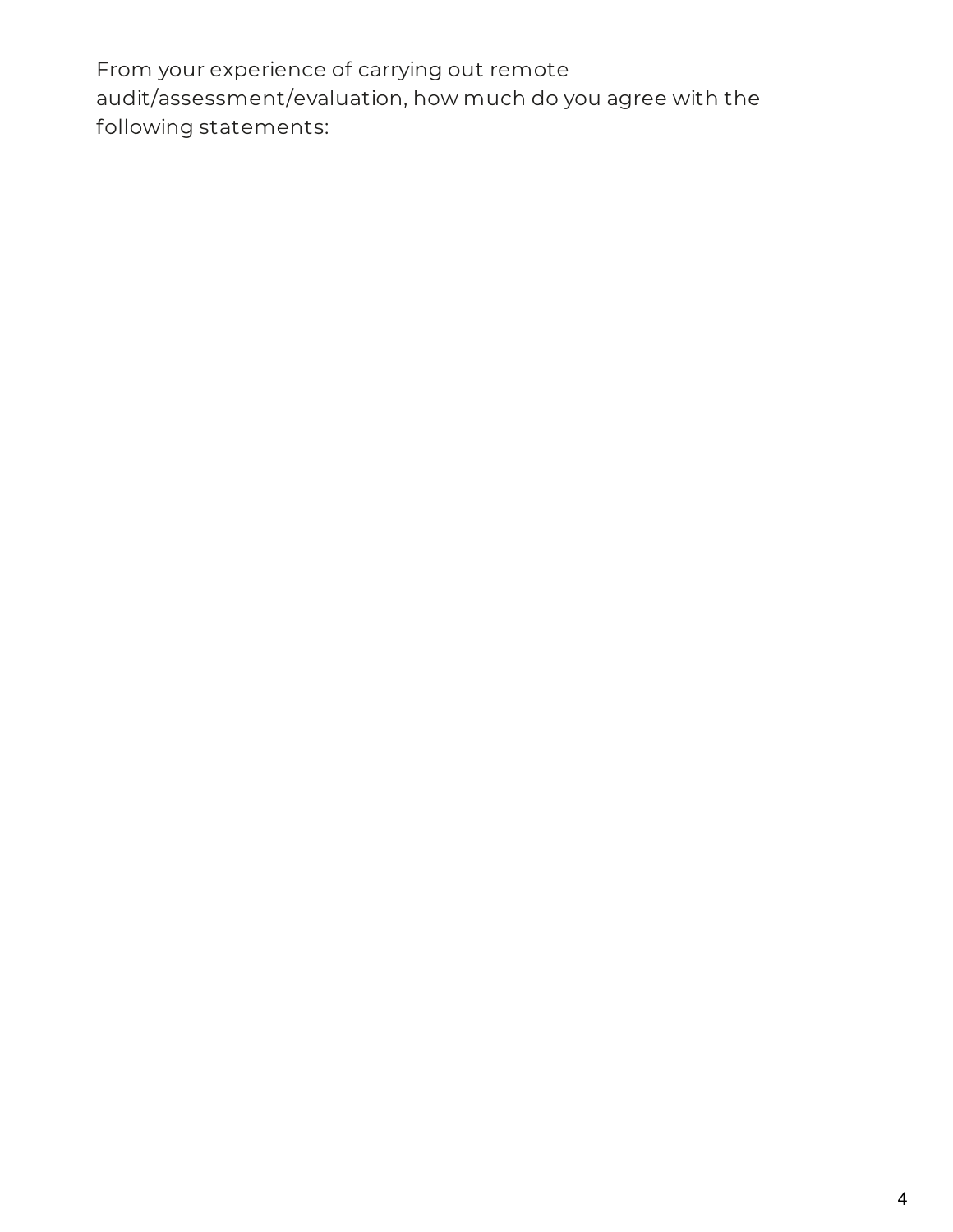a. the documents available for carrying out audits/assessment/evaluations (e.g. IAF, ILAC, standards, etc.) were appropriate and flexible for remote work?



| Value          | Percent | Responses |
|----------------|---------|-----------|
| Agree          | 63.3%   | 796       |
| Somewhat agree | 33.9%   | 427       |
| Disagree       | 2.8%    | 35        |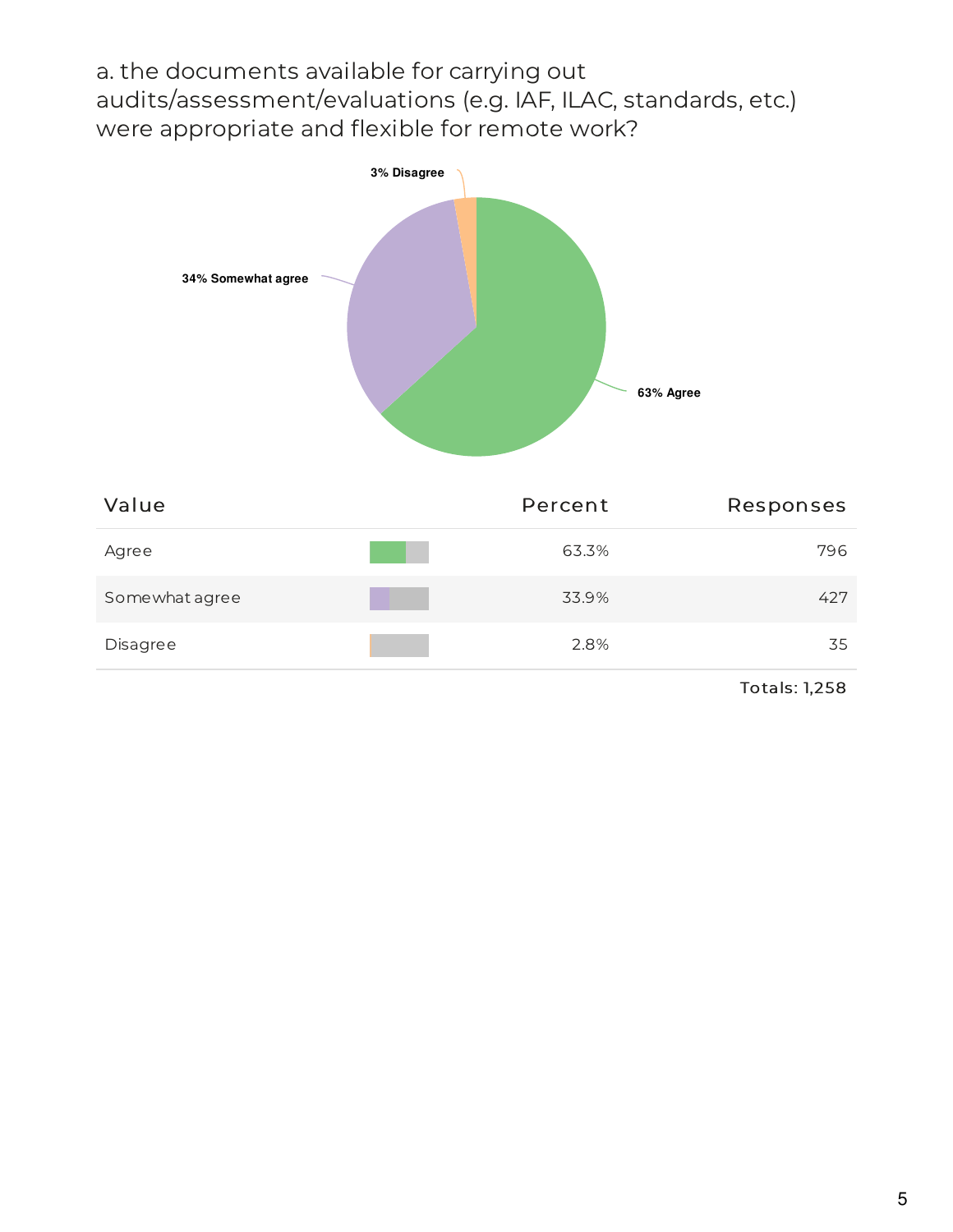b. new technologies and alternative techniques should be used to ensure continuous improvement, robustness and trustworthiness of audit/assessment/evaluation e.g. real time camera, sensors, data exchange, AI technology, etc.

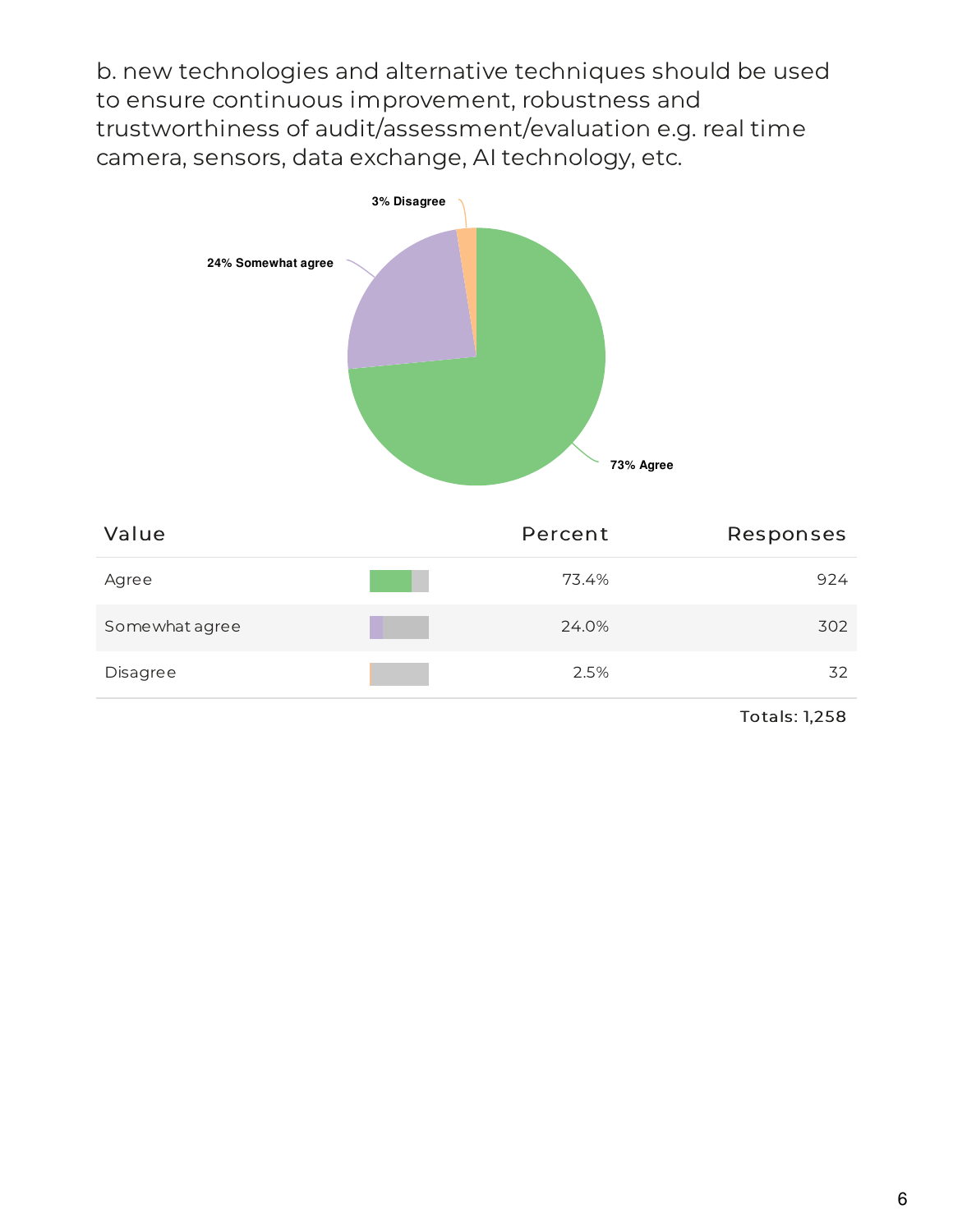c. assuming an ideal set-up (e.g. preparation, consideration of risks, effective technology including internet connection), a remote audit/assessment/evaluation provides as much confidence as an on-site audit/assessment/evaluation



| Value          | Percent | Responses |
|----------------|---------|-----------|
| Agree          | 37.3%   | 469       |
| Somewhat agree | 43.2%   | 543       |
| Disagree       | 19.6%   | 246       |
|                |         |           |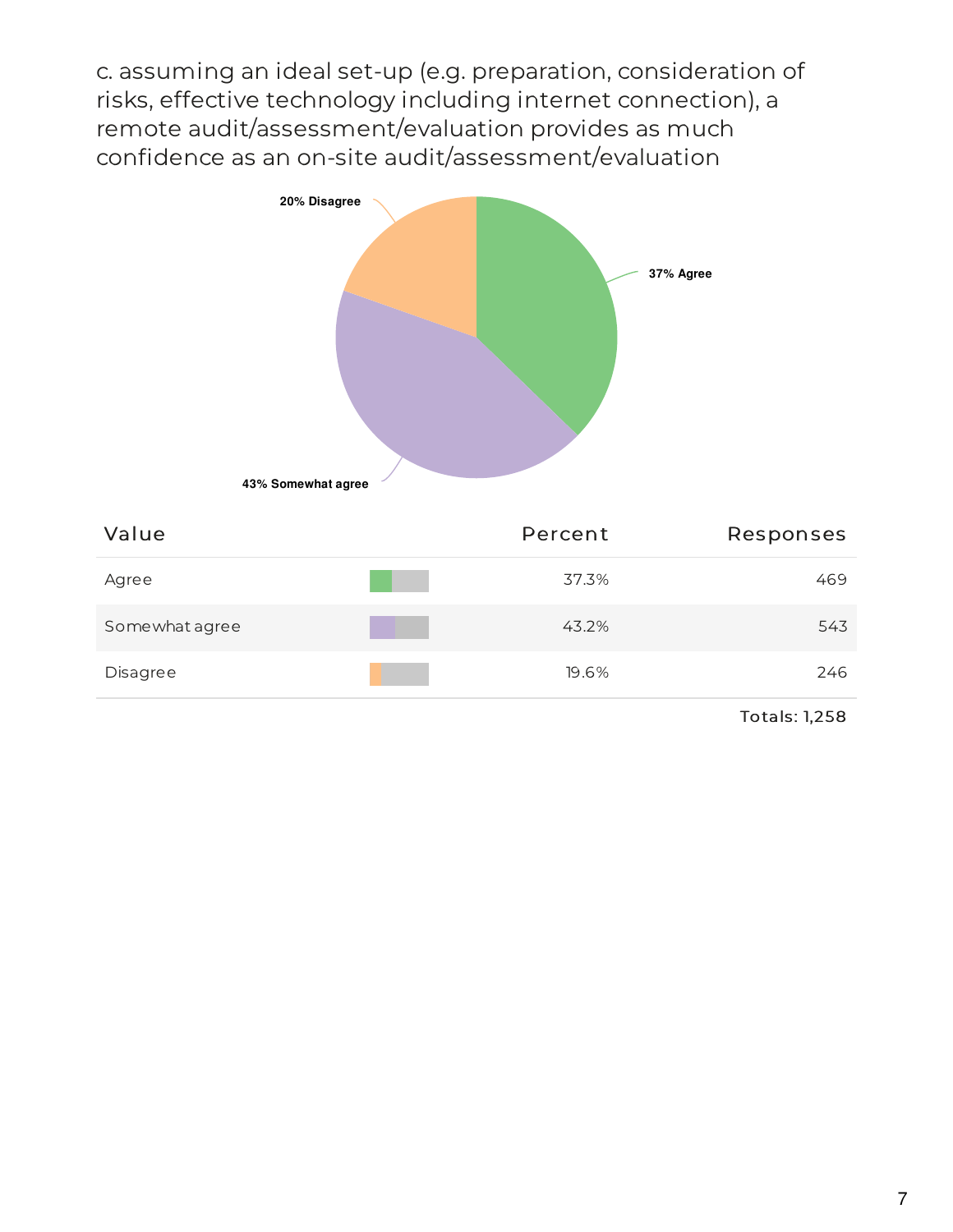d. the dramatically increased use of remote techniques and the willingness to change will provide a stimulus to new audit/assessment/evaluation processes (e.g. more frequent & shorter audits, greater use of data, 'continuous audit/assessment/evaluation', greater use of specialists)



| Value          | Percent | Responses |
|----------------|---------|-----------|
| Agree          | 56.4%   | 709       |
| Somewhat agree | 35.1%   | 442       |
| Disagree       | 8.5%    | 107       |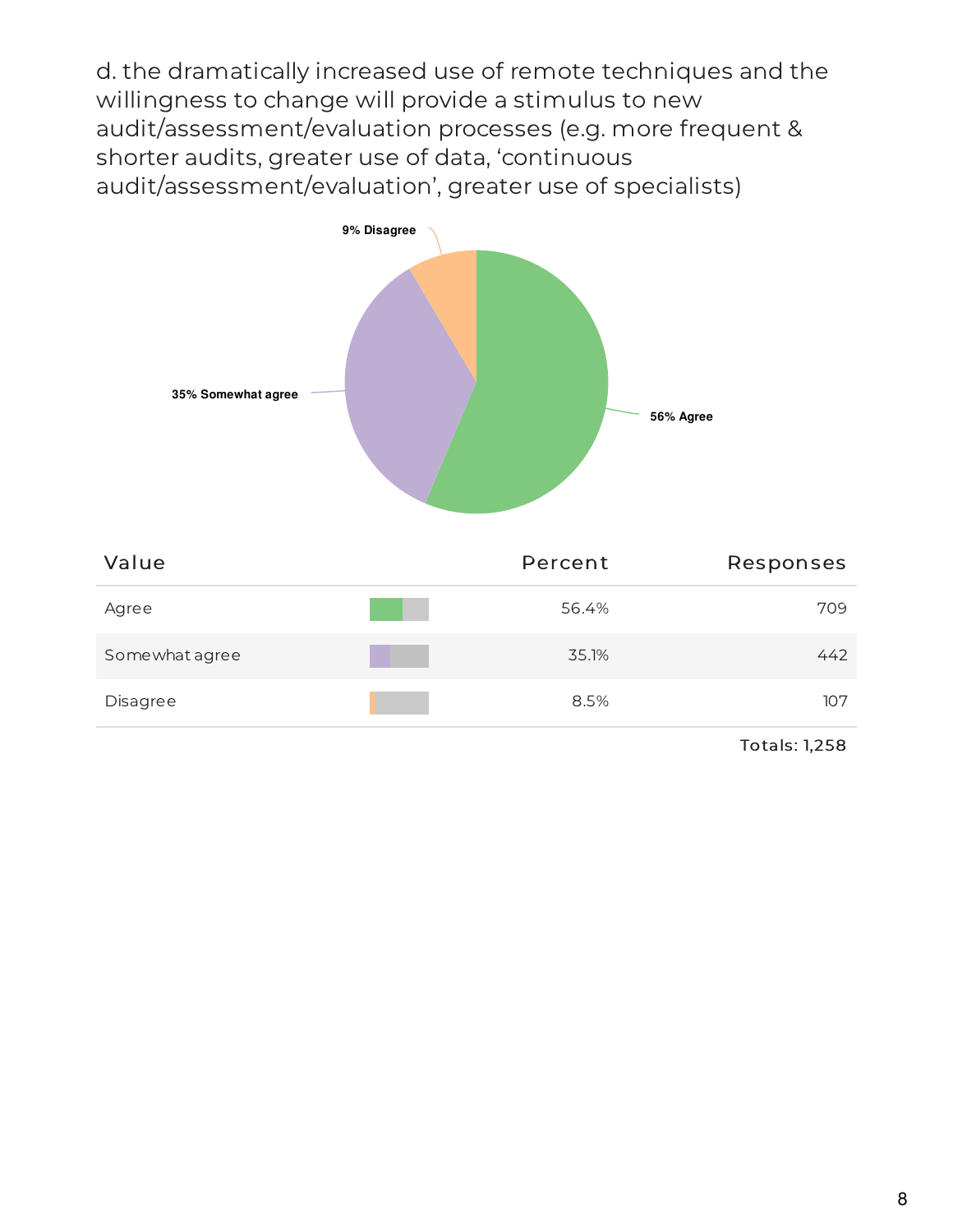Which of the following were a benefit to you in carrying out the activity remotely?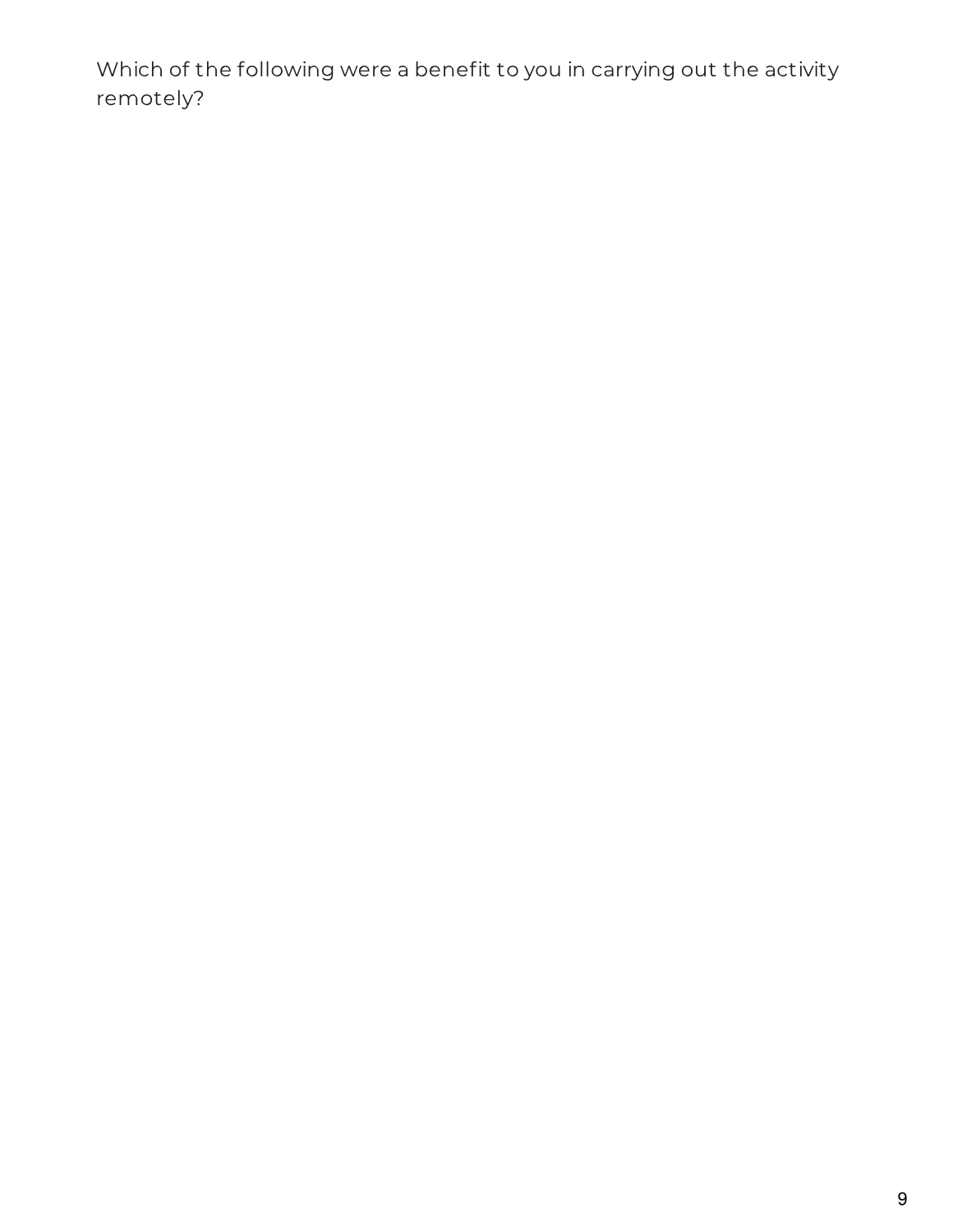# a. Reduced travel time and costs for auditors/assessors/evaluators

| 4% Not beneficial<br>16% Somewhat beneficial | 80% Beneficial |           |
|----------------------------------------------|----------------|-----------|
| Value                                        | Percent        | Responses |
| Beneficial                                   | 79.8%          | 1,004     |
| Somewhat beneficial                          | 16.3%          | 205       |
| Not beneficial                               | 3.9%           | 49        |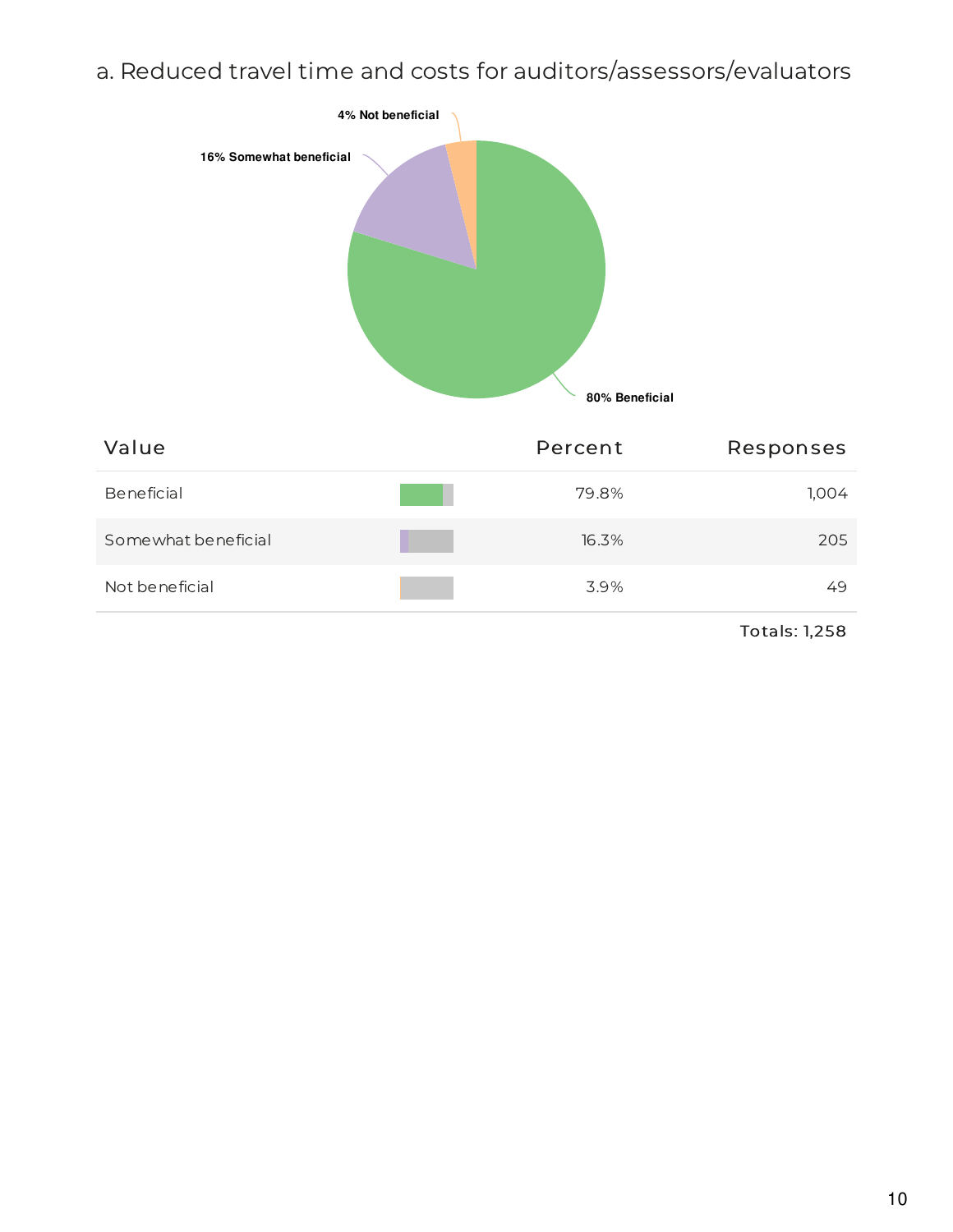# b. Reduced travel risks for audit/assessment/evaluation team

| 15% Somewhat beneficial | 5% Not beneficial<br>80% Beneficial |           |
|-------------------------|-------------------------------------|-----------|
| Value                   | Percent                             | Responses |
| Beneficial              | 80.1%                               | 1,008     |
| Somewhat beneficial     | 15.3%                               | 192       |
| Not beneficial          | 4.6%                                | 58        |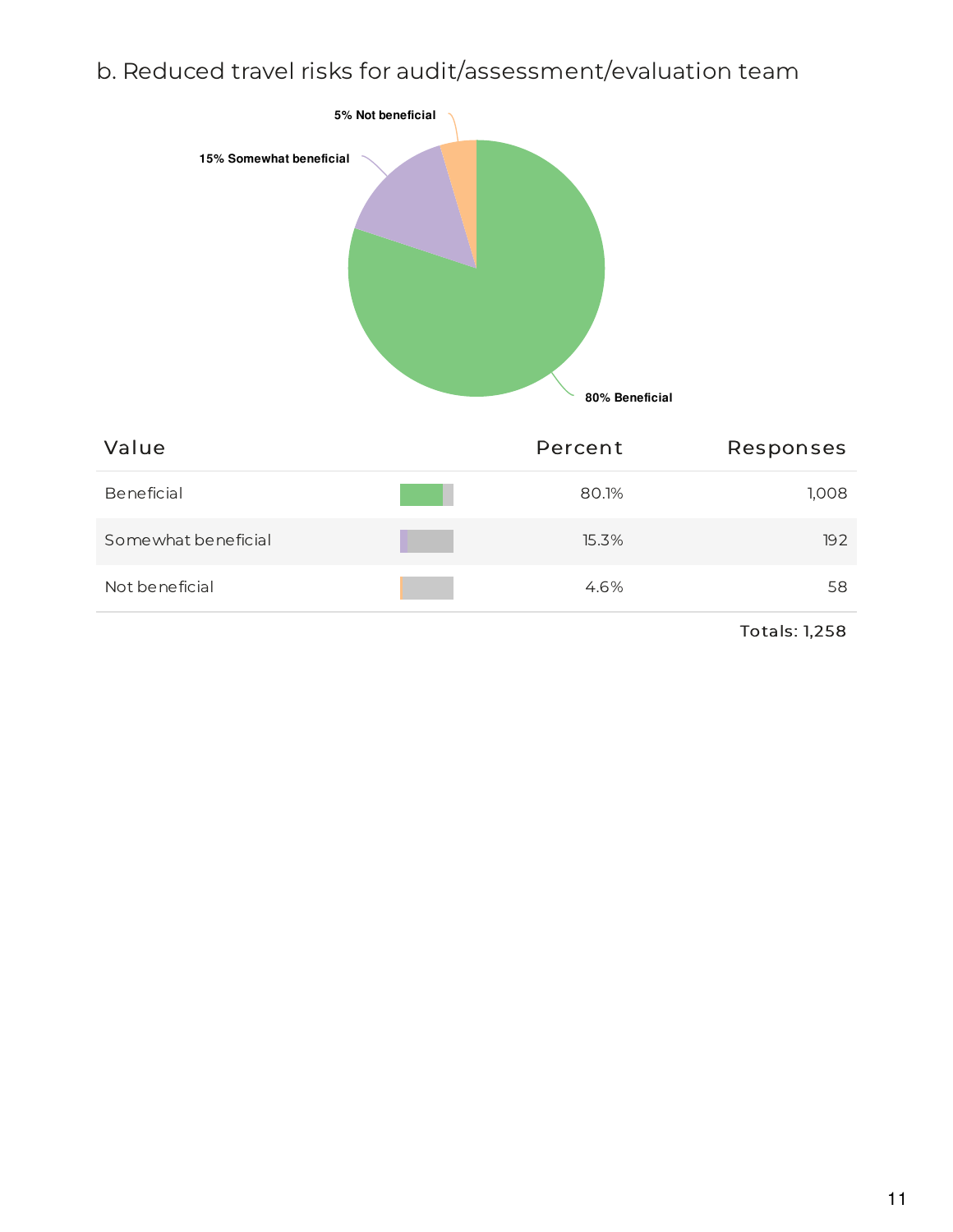## c. Reduced environmental footprint (due to reduced emissions from driving, etc.)



| Value               | Percent | Responses |
|---------------------|---------|-----------|
| Beneficial          | 74.4%   | 936       |
| Somewhat beneficial | 21.1%   | 265       |
| Not be neficial     | 4.5%    | 57        |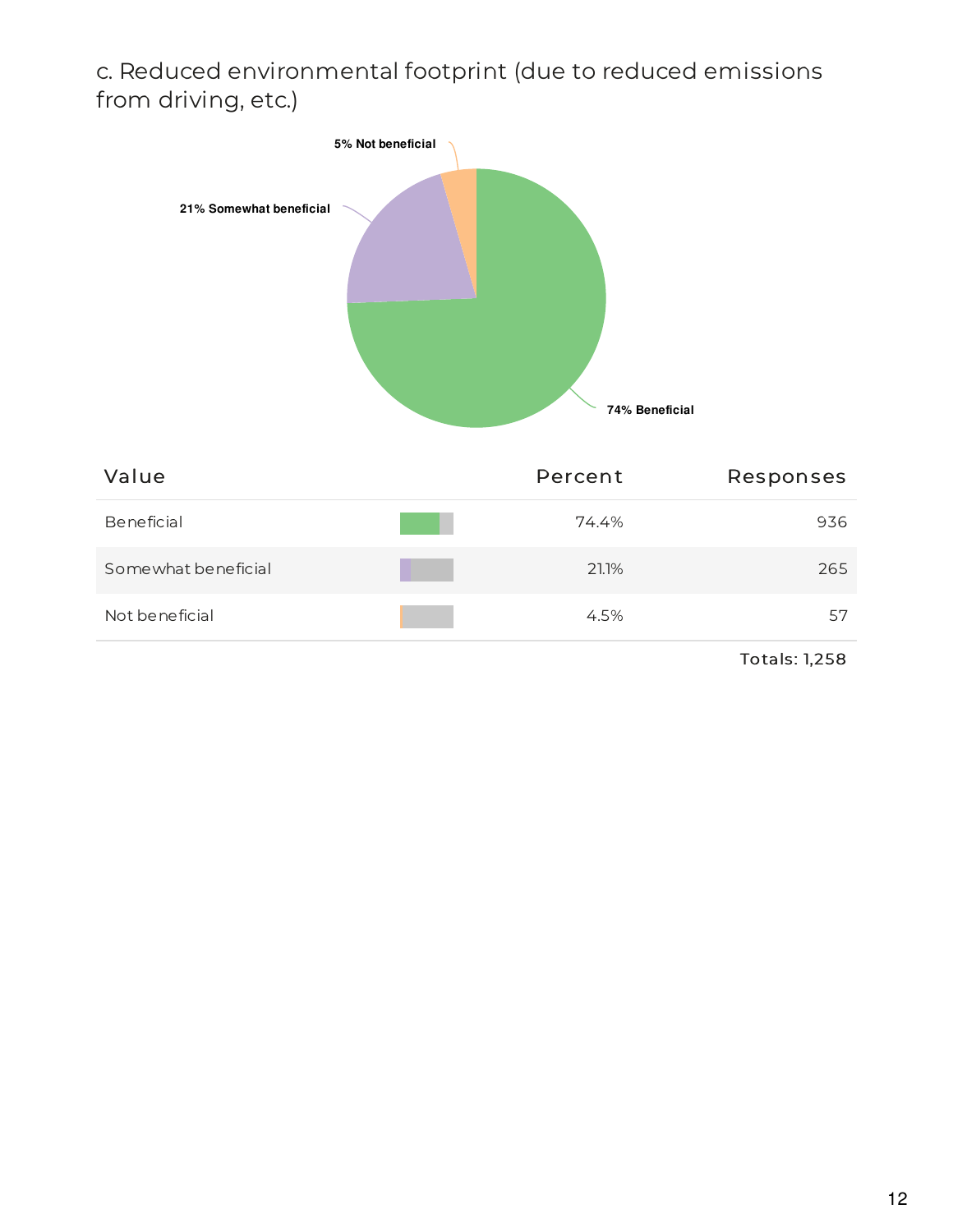# d. Strict respect of time/schedule of the audit plan



| Value               | Percent | Responses |
|---------------------|---------|-----------|
| Beneficial          | 44.9%   | 565       |
| Somewhat beneficial | 36.8%   | 463       |
| Not beneficial      | 18.3%   | 230       |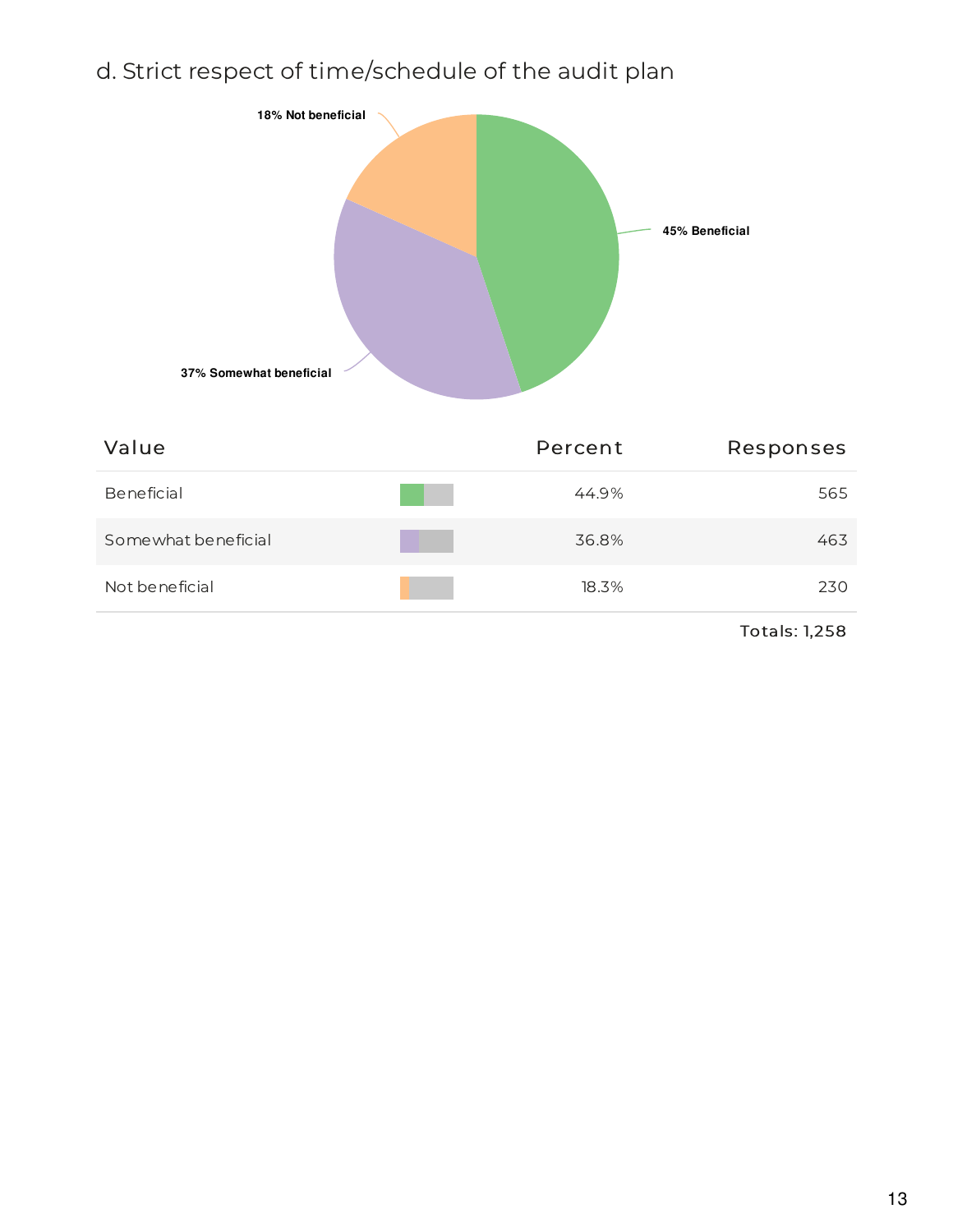e. Possibility to keep the certificate/accreditation/recognition and conduct the audit/assessment/evaluation despite the pandemic



| Value               | Percent  | Responses |
|---------------------|----------|-----------|
| Beneficial          | 86.1%    | 1,083     |
| Somewhat beneficial | $11.8\%$ | 149       |
| Not beneficial      | 2.1%     | 26        |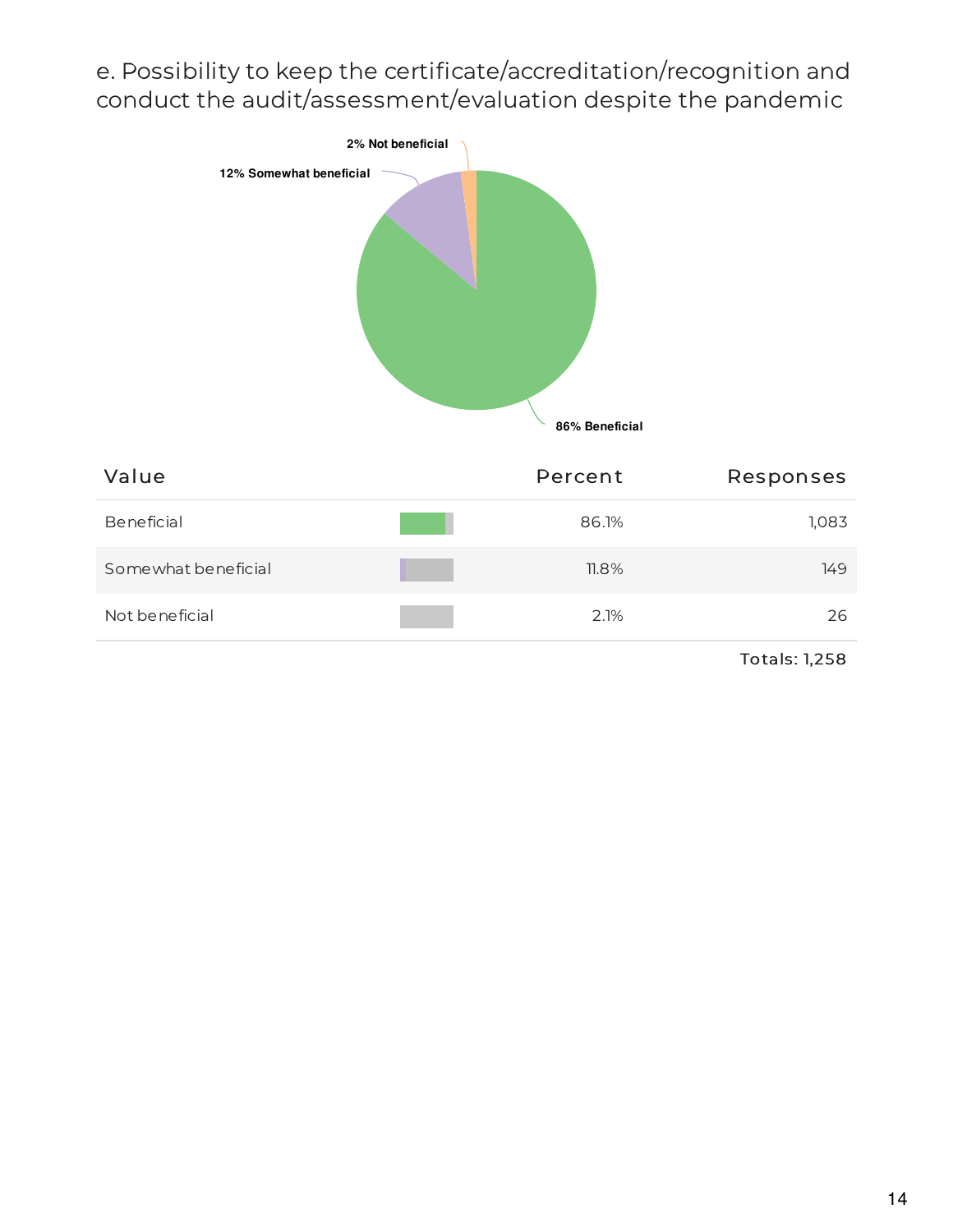# f. Efficient use of time for audited/assessed/evaluated personnel (not blocking processes, etc.)



| Value               | Percent | Responses |
|---------------------|---------|-----------|
| Beneficial          | 51.0%   | 642       |
| Somewhat beneficial | 35.6%   | 448       |
| Not beneficial      | 13.4%   | 168       |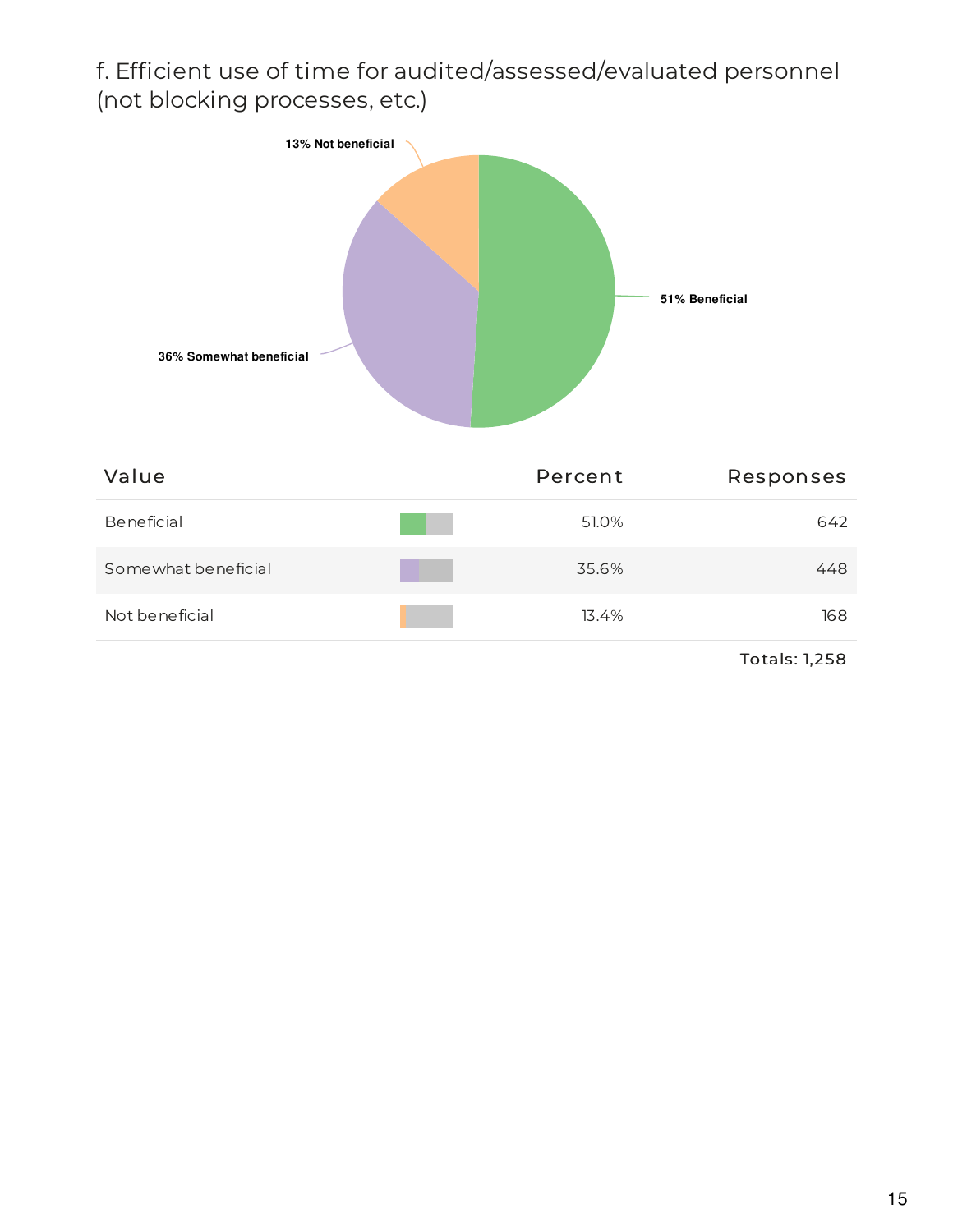#### g. Conduct remote witness activities efficiently in one/more of the sites/facilities



| Value               | Percent | Responses |
|---------------------|---------|-----------|
| Beneficial          | 49.2%   | 619       |
| Somewhat beneficial | 33.3%   | 419       |
| Not beneficial      | 17.5%   | 220       |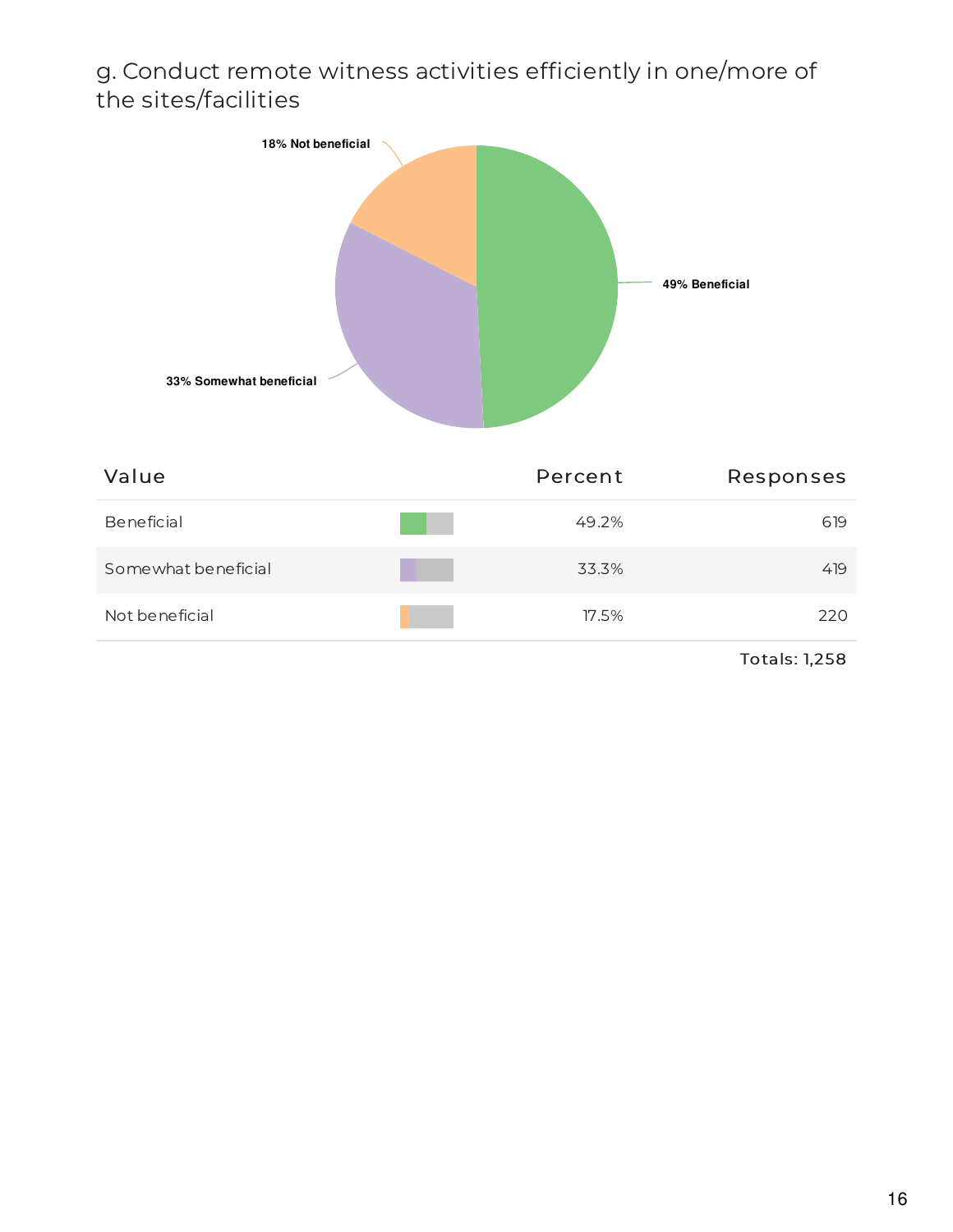Were there other benefits in carrying out the activity remotely

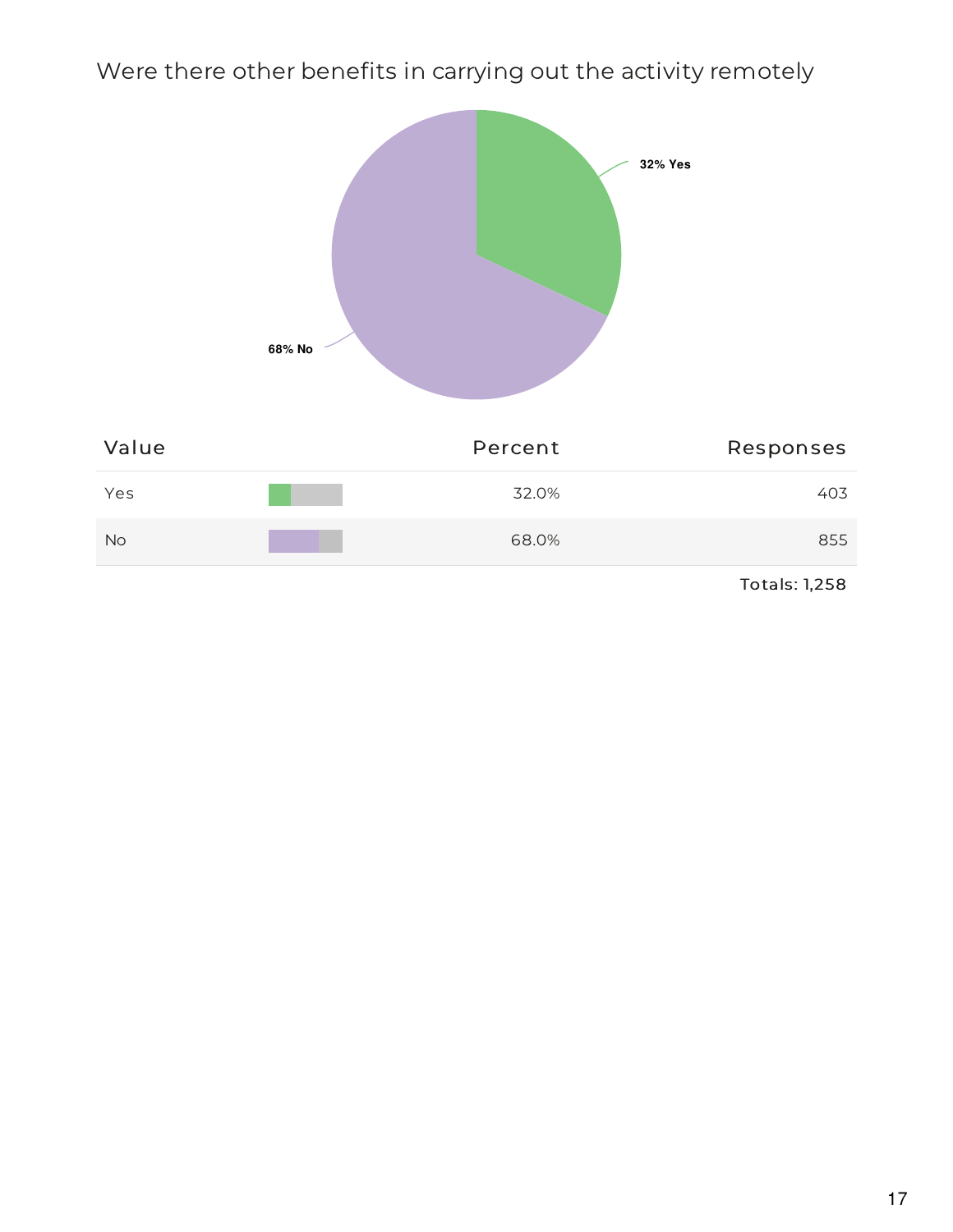Please specify

time; documents audits<br>amtravel audits de Caracter Constants<br>
assessments<br>
audited auditors teamtravel de CIII site easier or work auditor L review access auditing activities due documentation  $L_{\text{la}}$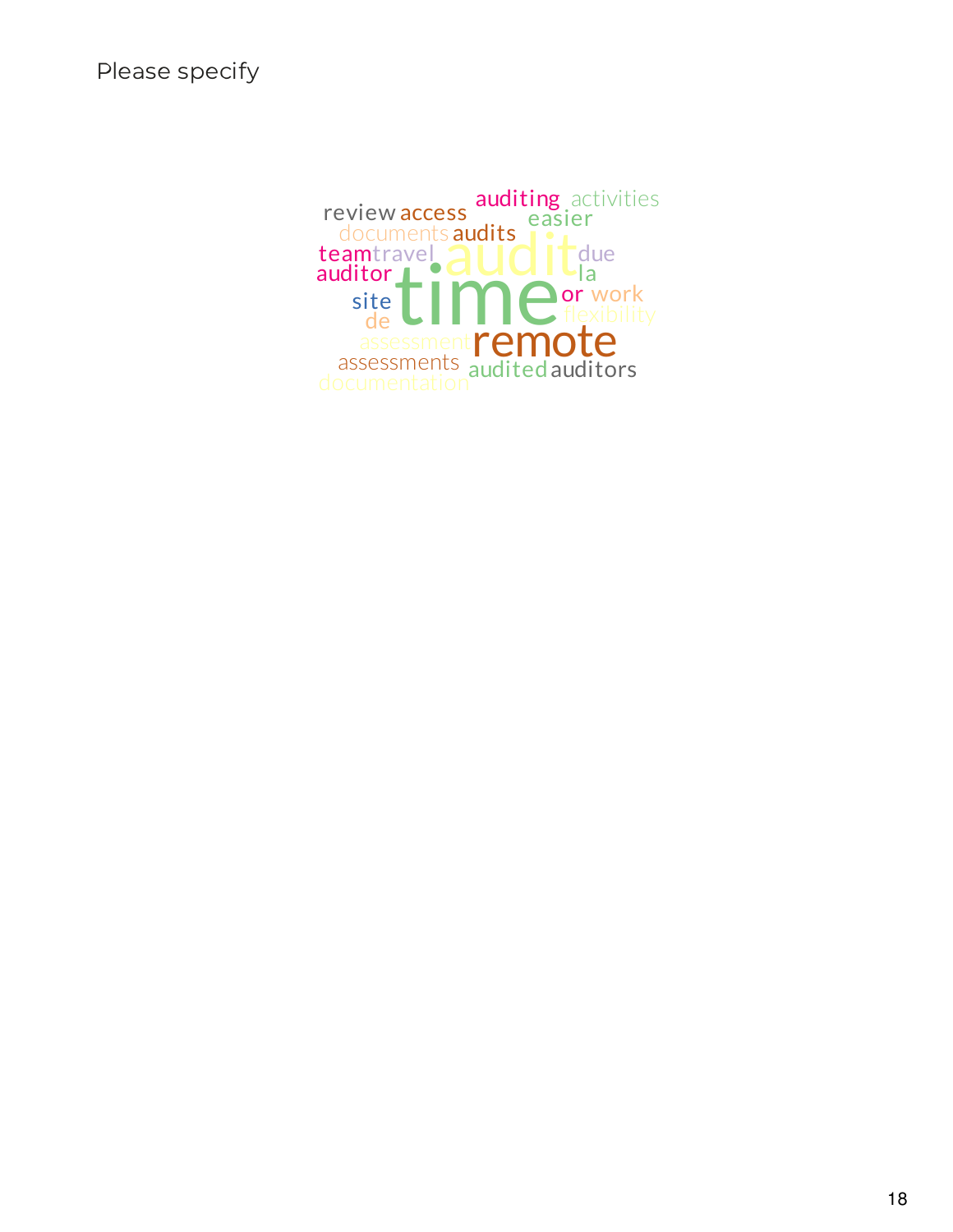From your experience with the remote audit/assessment/evaluation, how much do you agree with the following statements: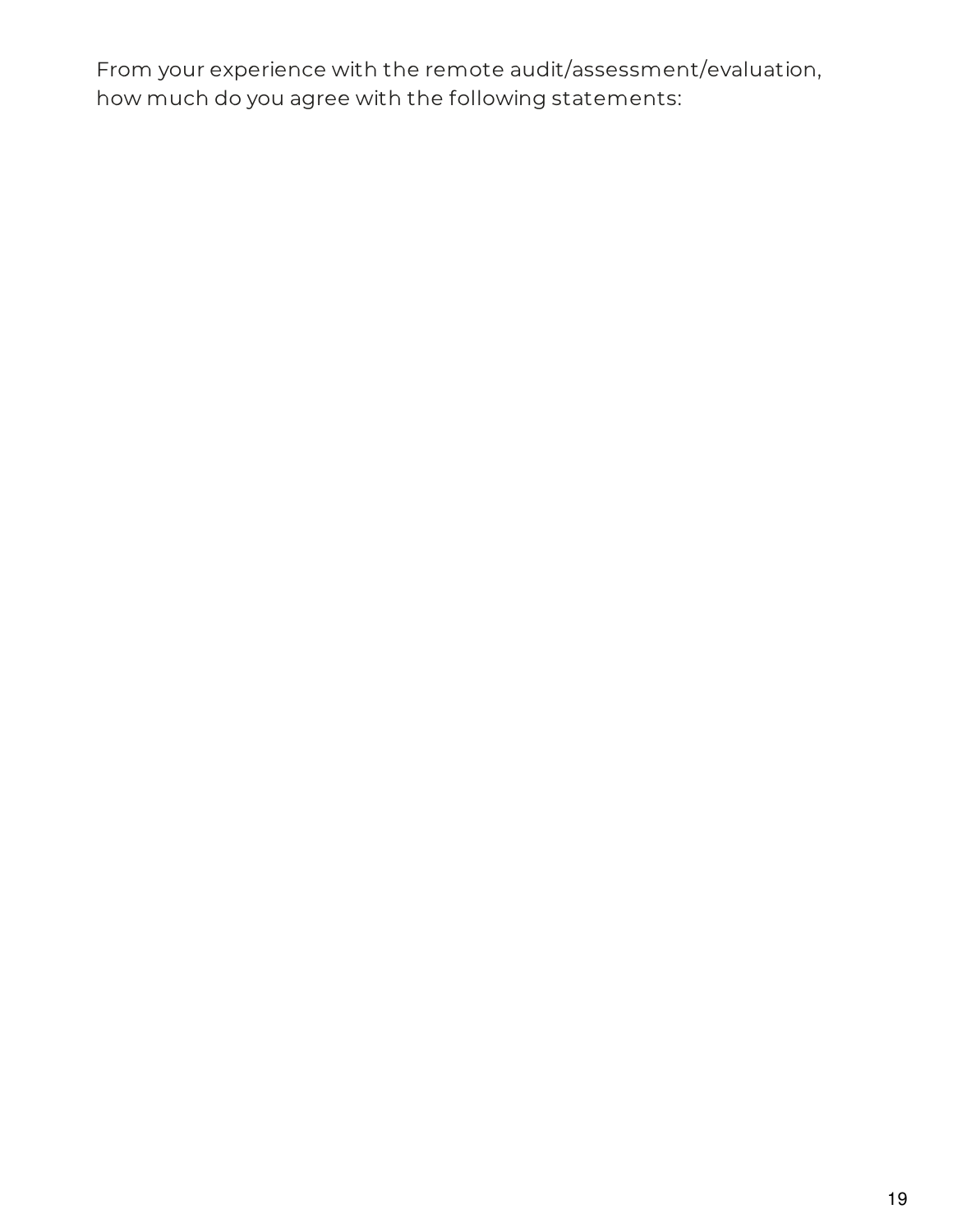a. Preparation for the audit/assessment/evaluation (including the consideration of risk of suitability for remote activity) was more difficult and time-consuming



| Value          | Percent | Responses |
|----------------|---------|-----------|
| Agree          | 21.4%   | 525       |
| Somewhat agree | 31.9%   | 783       |
| Disagree       | 45.5%   | 1,114     |
| Not applicable | 1.2%    | 29        |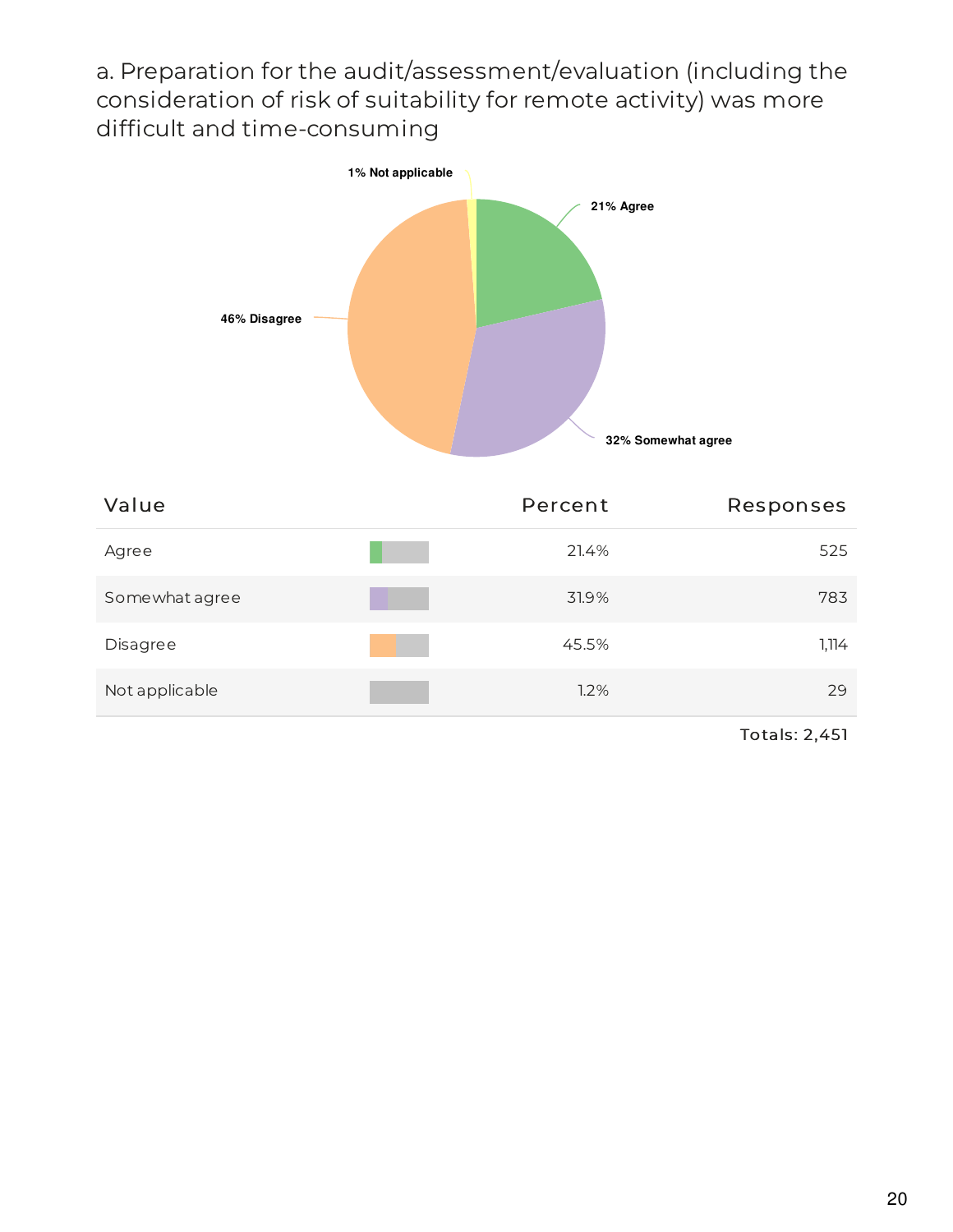#### b. Effectiveness of the audit/assessment/evaluation when done remotely was lower compared to traditional on-site audits



| Value          | Percent | Responses |
|----------------|---------|-----------|
| Agree          | 16.4%   | 401       |
| Somewhat agree | 27.3%   | 668       |
| Disagree       | 55.6%   | 1,362     |
| Not applicable | 0.8%    | 20        |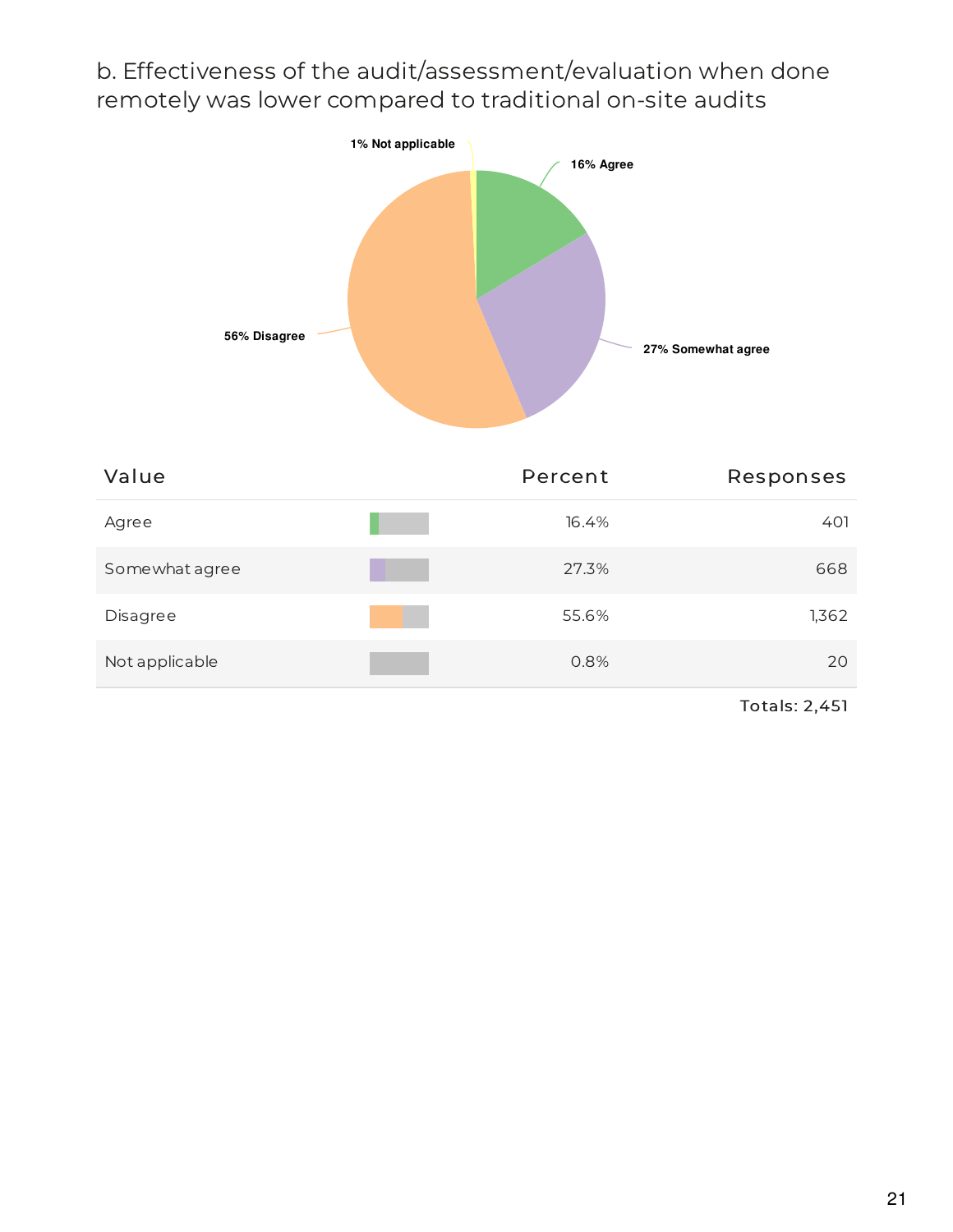c. Significant efforts had been made to ensure information security (e.g. protecting shared documents/files, possible data breach, etc.)



| Value          | Percent | Responses |
|----------------|---------|-----------|
| Agree          | 50.8%   | 1,244     |
| Somewhat agree | 28.3%   | 693       |
| Disagree       | 19.2%   | 470       |
| Not applicable | 1.8%    | 44        |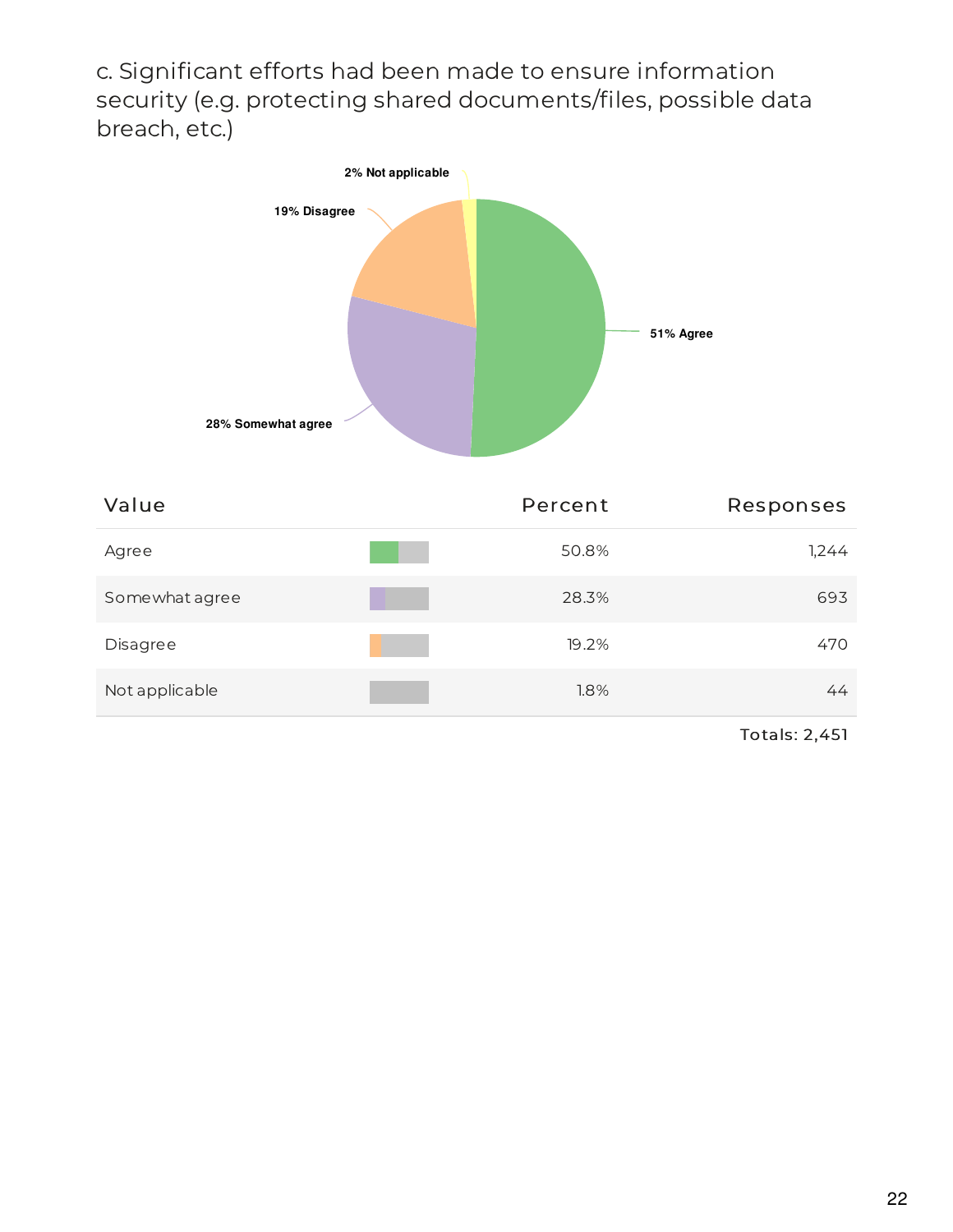## d. I experienced audit disruptions due to poor Internet connection



| Value          | Percent | Responses |
|----------------|---------|-----------|
| Agree          | 12.5%   | 306       |
| Somewhat agree | 23.5%   | 577       |
| Disagree       | 60.0%   | 1,471     |
| Not applicable | 4.0%    | 97        |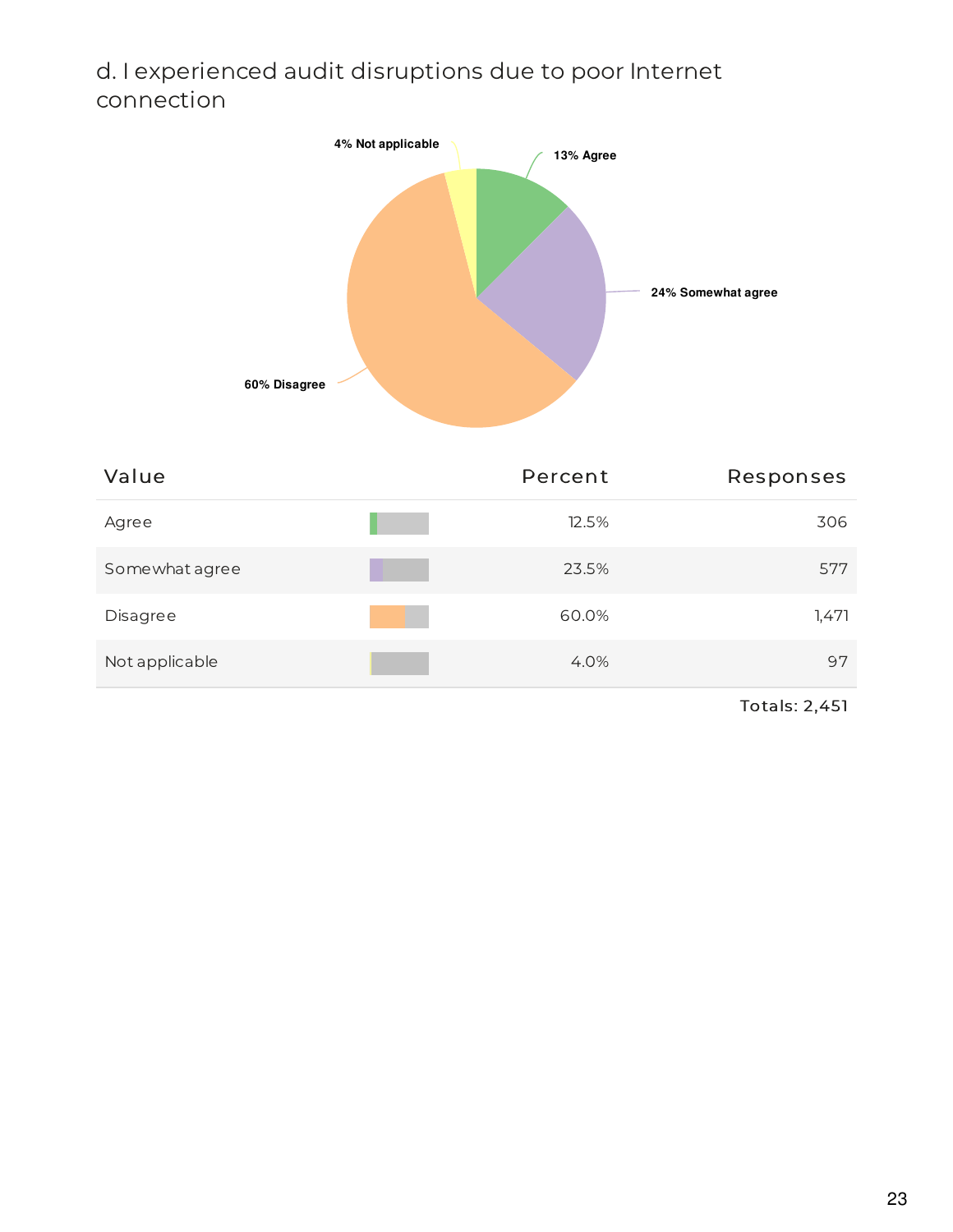e. I found the effectiveness of IT technologies (MS Teams, Zoom, WebEx, etc.) used to execute the remote audit to be restrictive



| Value          | Percent | Responses |
|----------------|---------|-----------|
| Agree          | 18.2%   | 445       |
| Somewhat agree | 23.9%   | 586       |
| Disagree       | 55.9%   | 1,369     |
| Not applicable | 2.1%    | 51        |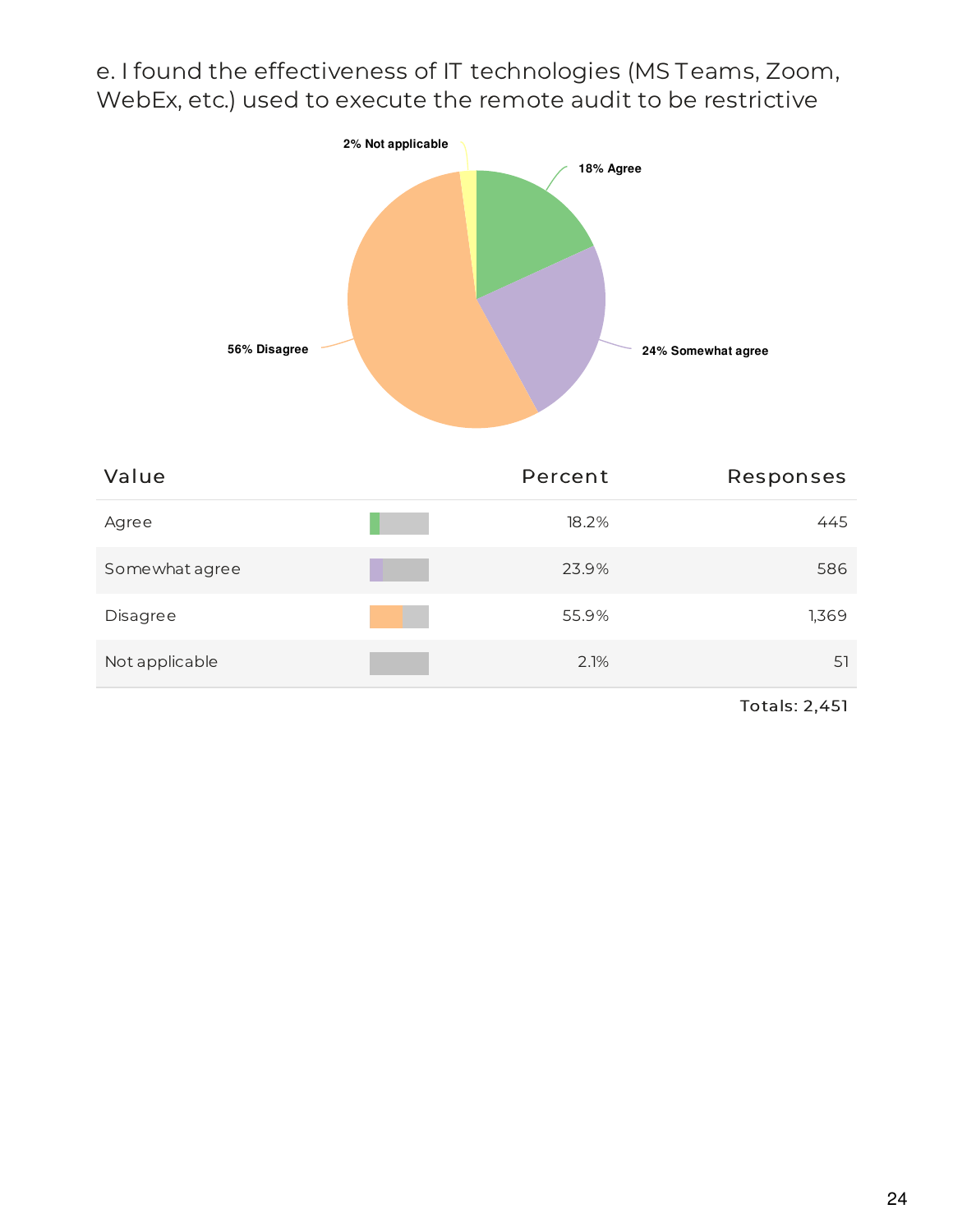Did you experience other benefits or disadvantages from the remote audit/assessment/evaluation not mentioned in the above question?

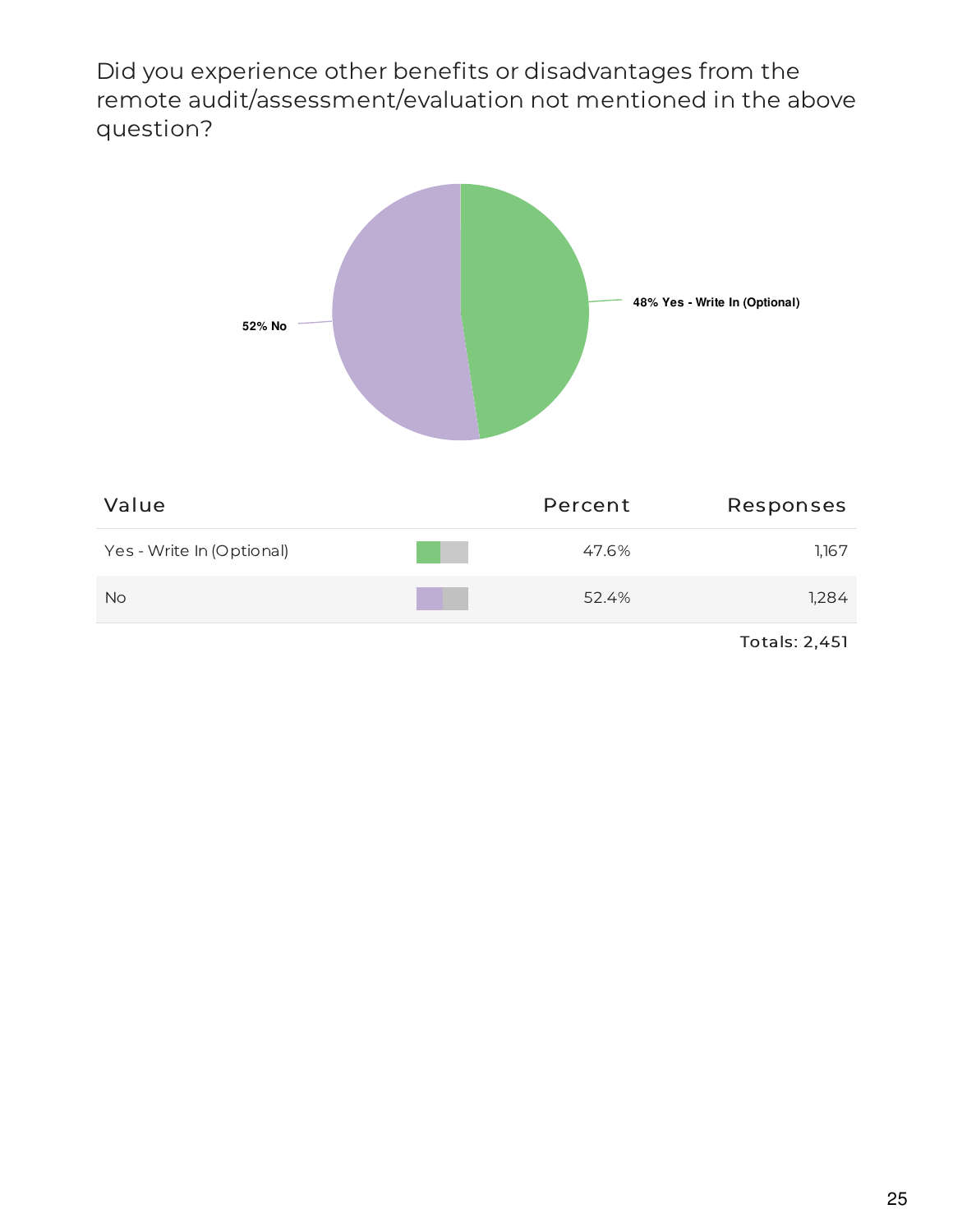#### To what extent do you think organisations can effectively benefit, in the future, from a remote audit/assessment/evaluation?

| 1% Not at all<br>9% Not much (for exceptions<br>only)<br>57% To some extent (integrated<br>with on-site<br>audits/assessments/evaluations) | 33% To a great extent (remote<br>audits/assessments/evaluations<br>can become the preferred<br>method) |                   |
|--------------------------------------------------------------------------------------------------------------------------------------------|--------------------------------------------------------------------------------------------------------|-------------------|
| Value                                                                                                                                      |                                                                                                        | Percent Responses |
| To a great extent (remote audits/assessments/evaluations<br>can become the preferred method)                                               | 33.1%                                                                                                  | 1,430             |
| To some extent (integrated with on-site<br>audits/assessments/evaluations)                                                                 | 57.3%                                                                                                  | 2,477             |
| Not much (for exceptions only)                                                                                                             | 8.5%                                                                                                   | 369               |
| Not at all                                                                                                                                 | 1.0%                                                                                                   | 44                |
|                                                                                                                                            |                                                                                                        |                   |

Totals: 4,320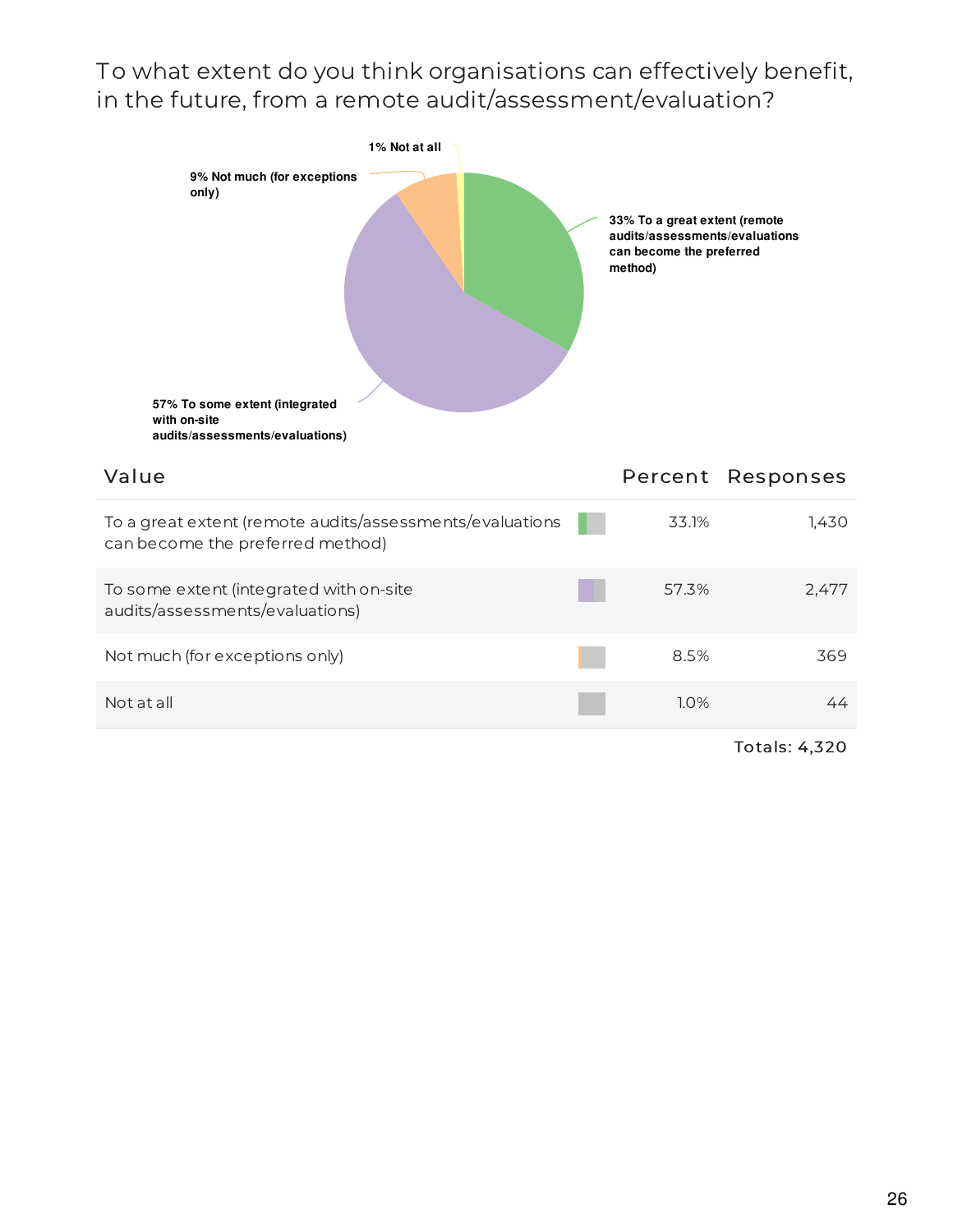What would be the main drivers to opt for a full or partial remote/audit/assessment/evaluation in the near future? Select all that apply:



| Value                                                                                                     |       | Percent Responses |
|-----------------------------------------------------------------------------------------------------------|-------|-------------------|
| a. Save costs on travel and accommodation expenses                                                        | 84.3% | 3,642             |
| b. Reduce environmental footprint (less people traveling<br>and polluting)                                | 66.2% | 2,859             |
| c. Reduce disruptions on the day of the audit                                                             | 37.6% | 1,623             |
| d. Better access to specific<br>auditing/assessment/evaluation expertise cost-efficiently                 | 45.3% | 1,957             |
| e. Enable more sites to be audited in a cost-efficient way                                                | 56.0% | 2,420             |
| f. Possibility to efficiently conduct witness activities in<br>one/more of your sites/facilities remotely | 41.6% | 1,796             |
| g. Avoid travel restrictions in certain locations                                                         | 65.7% | 2,838             |
| h. Other, please specify                                                                                  | 9.6%  | 415               |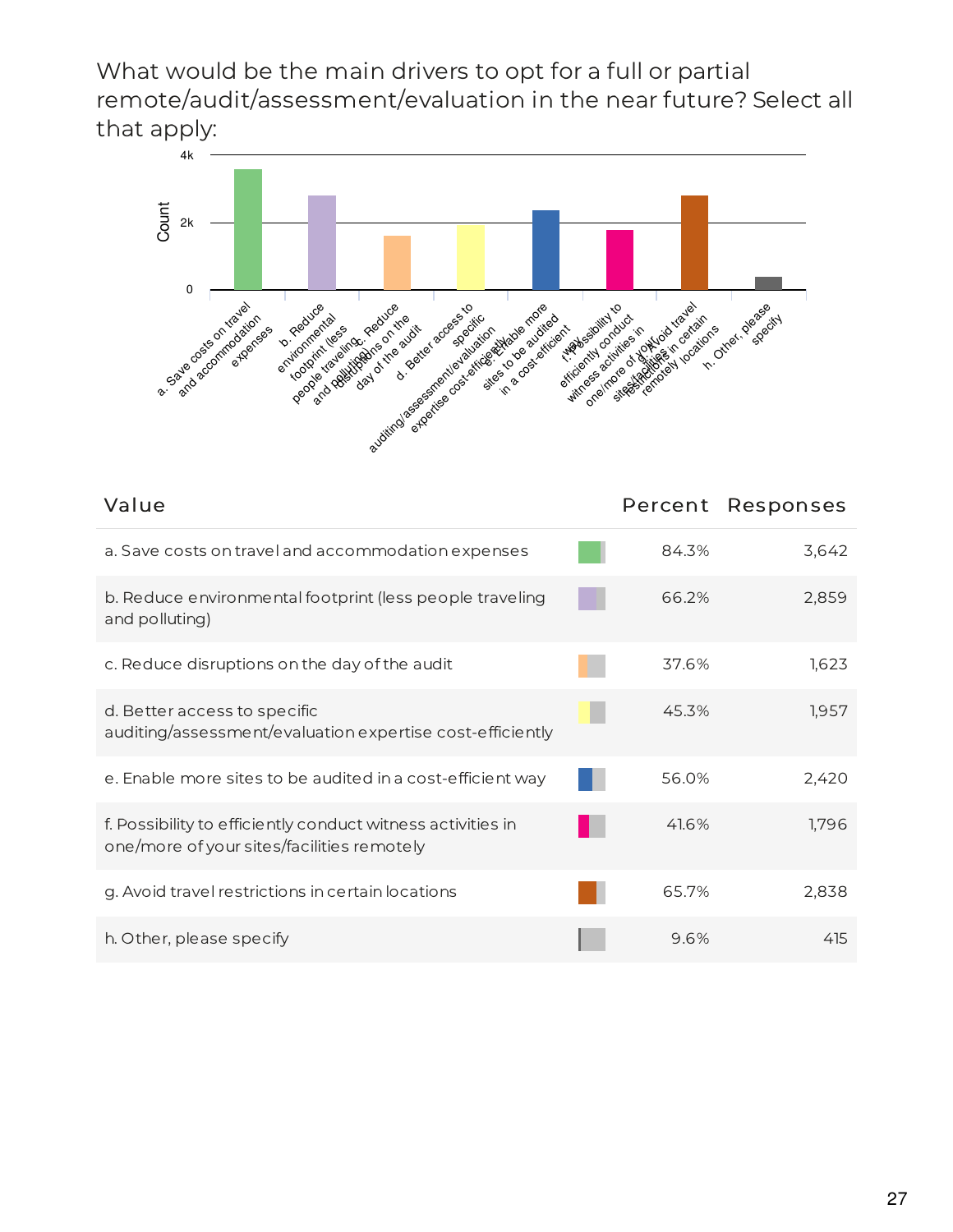What would be the main areas for improvement for a remote audit/assessment/evaluation in the near future? Put in order of priority:

| Item                                                                                                             | Overall<br>Rank | Rank<br>Distribution Rankings | No. of |
|------------------------------------------------------------------------------------------------------------------|-----------------|-------------------------------|--------|
| Audit disruption due to poor Internet connection 1                                                               |                 |                               | 3,851  |
| Possible threats to information security                                                                         | 2               |                               | 3,788  |
| Preparation of the audit/assessment/evaluation<br>plan is more cumbersome and time-consuming                     | 3               |                               | 3,702  |
| Lower effectiveness of the<br>audit/assessment/evaluation when done<br>remotely                                  | 4               |                               | 3,632  |
| Limited effectiveness of the IT technologies (MS<br>Teams, Zoom, W-Up, etc.) used to execute the<br>remote audit | 5               |                               | 3,652  |
|                                                                                                                  |                 | Highe<br>Lowe<br>st<br>st     |        |

Rank

Rank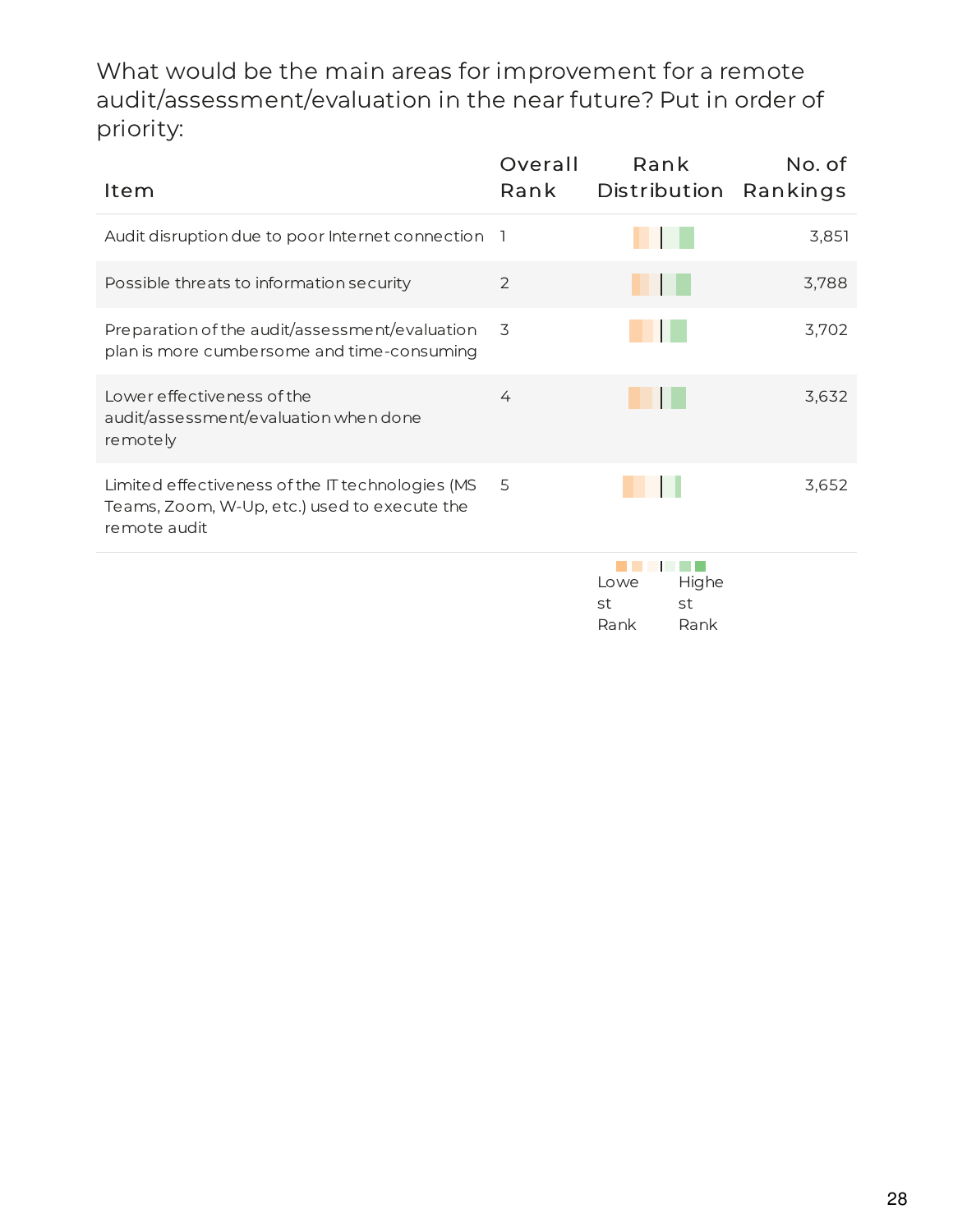#### Assume there are no longer any pandemic restrictions; what would you prefer



| Value                                                                                            |       | Percent Responses |
|--------------------------------------------------------------------------------------------------|-------|-------------------|
| Traditional on-site audits/assessments/evaluations with a<br>physical presence on-site           | 21.1% | 913               |
| Fully remote audit/assessment/evaluation with connection<br>via digital tools                    | 19.2% | 831               |
| Blended audit, where parts are done with physically on-<br>site and parts are conducted remotely | 59.6% | 2.576             |
|                                                                                                  |       |                   |

Totals: 4,320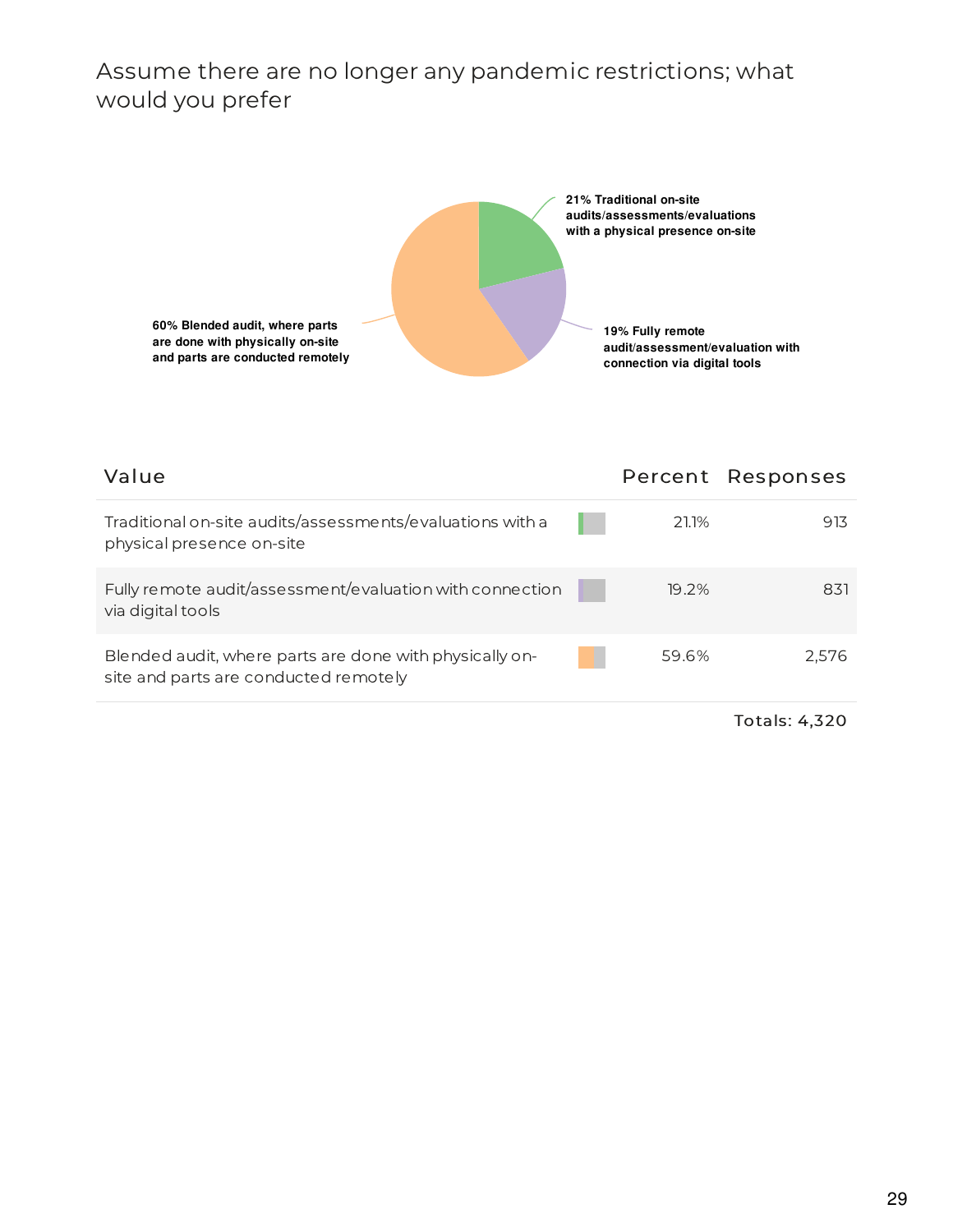Do you think that the current rules (standards, IAF, ILAC, etc.) should be modified in some way to adapt to the new normal after the end of the pandemic?

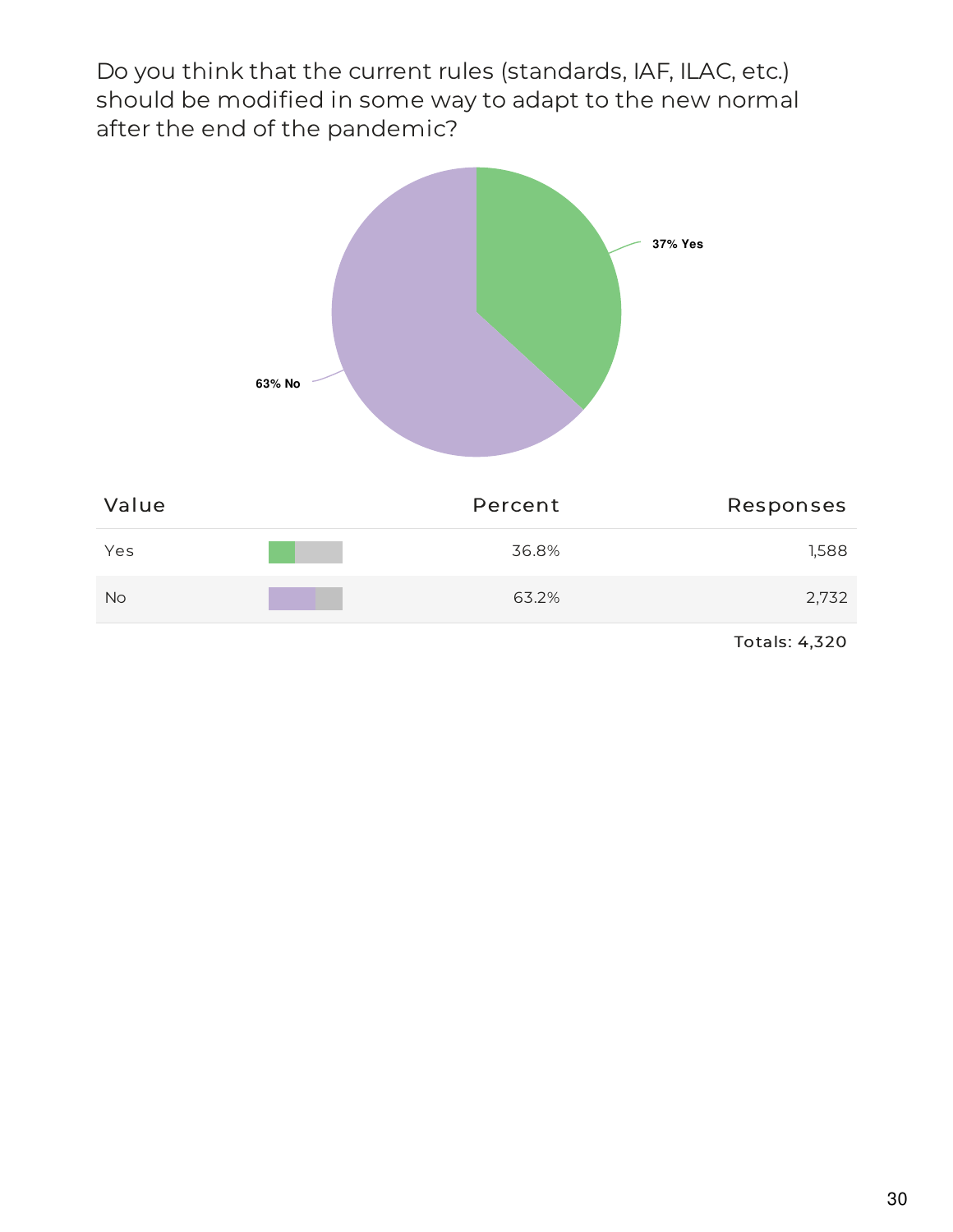If you feel that something needs to be changed, do you have a specific point, for example in an ISO standard / IAF or ILAC document that you would like changed and if so, how? (specify the points that you'd like to change, or the requirements that you'd like to add, trying to be very specific and precise)